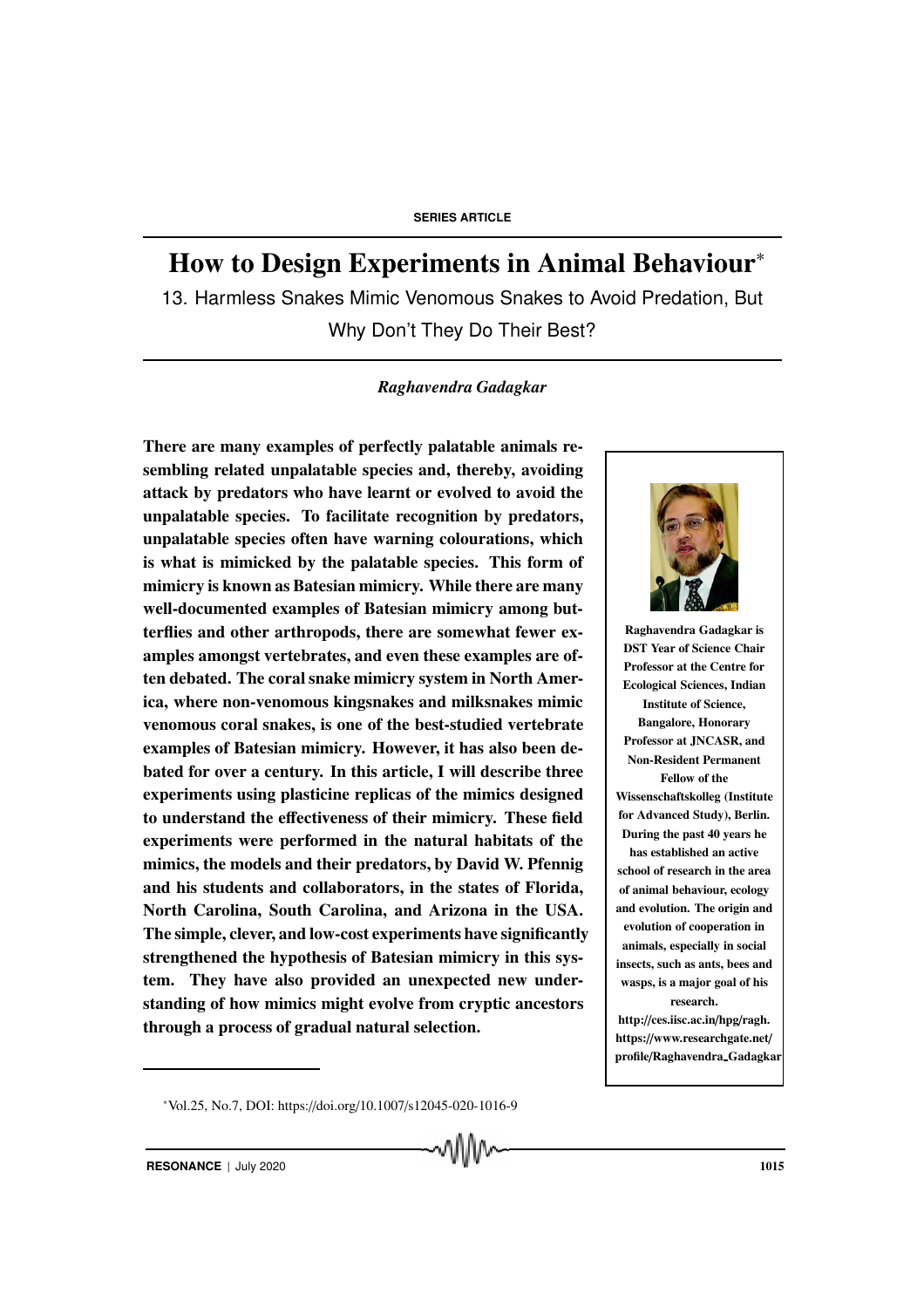Batesian mimicry, non-venomous and venomous snakes, sympatry, allopatry, aposematic colouration, limits of natural selection.

diametrically opposite strategies to defeat their predators. They can be cryptic and avoid detection or recognition. A variety of fascinating mechanisms including background matching, disruptive camouflage, and countershading, have evolved in prey species to remain hidden from their predators.

## Mimicry

**Keywords** Plants use solar energy to make biomolecules such as proteins, carbohydrates, and lipids. Plants, therefore, provide an attractive option for herbivores to derive all their nutrition by eating the plants and not bother with photosynthesis. Not surprisingly, plants have evolved adaptations to prevent, or make it difficult, for herbivores to consume them, and herbivores have evolved adaptations to improve their chances of finding, eating, and digest-Prey species have two ing the plants. In this evolutionary arms-race, plants and herbivores are continuously chasing each other to win the battle for survival. But the herbivores (prey) themselves are an attractive option for carnivores (predators) to derive their nutrition by eating them. And of course, prey and predators have also evolved adaptations and counter-adaptations in their mutual battle for survival. The evolutionary arms race between prey and predators becomes more exciting because the predators can literally chase their prey and catch them. Prey species have two diametrically opposite strategies to defeat their predators. They can be cryptic and avoid detection or recognition. A variety of fascinating mechanisms including background matching, disruptive camouflage, and countershading, have evolved in prey species to remain hidden from their predators [1].

> A diametrically opposite strategy is for the prey to become superconspicuous. But how can this help? The secret is that this is only the second part of a dual strategy. The first part is to become unpalatable, toxic, or develop ways of biting or stinging, to injure or inject venom. Being unpalatable alone is insufficient because it usually comes too late in the sequence of events—the prey has already been captured, injured, or eaten. To make unpalatability profitable, predators have to be given an opportunity to recognize dangerous prey and avoid messing with them. This can be accomplished by being super-conspicuous. The super-conspicuousness is most often achieved through the evolution of aposematic (warning) colouration. Aposematic colouration is well known in many prey species. There is plenty of evidence that predators come to avoid aposematic prey either by a process of learning in their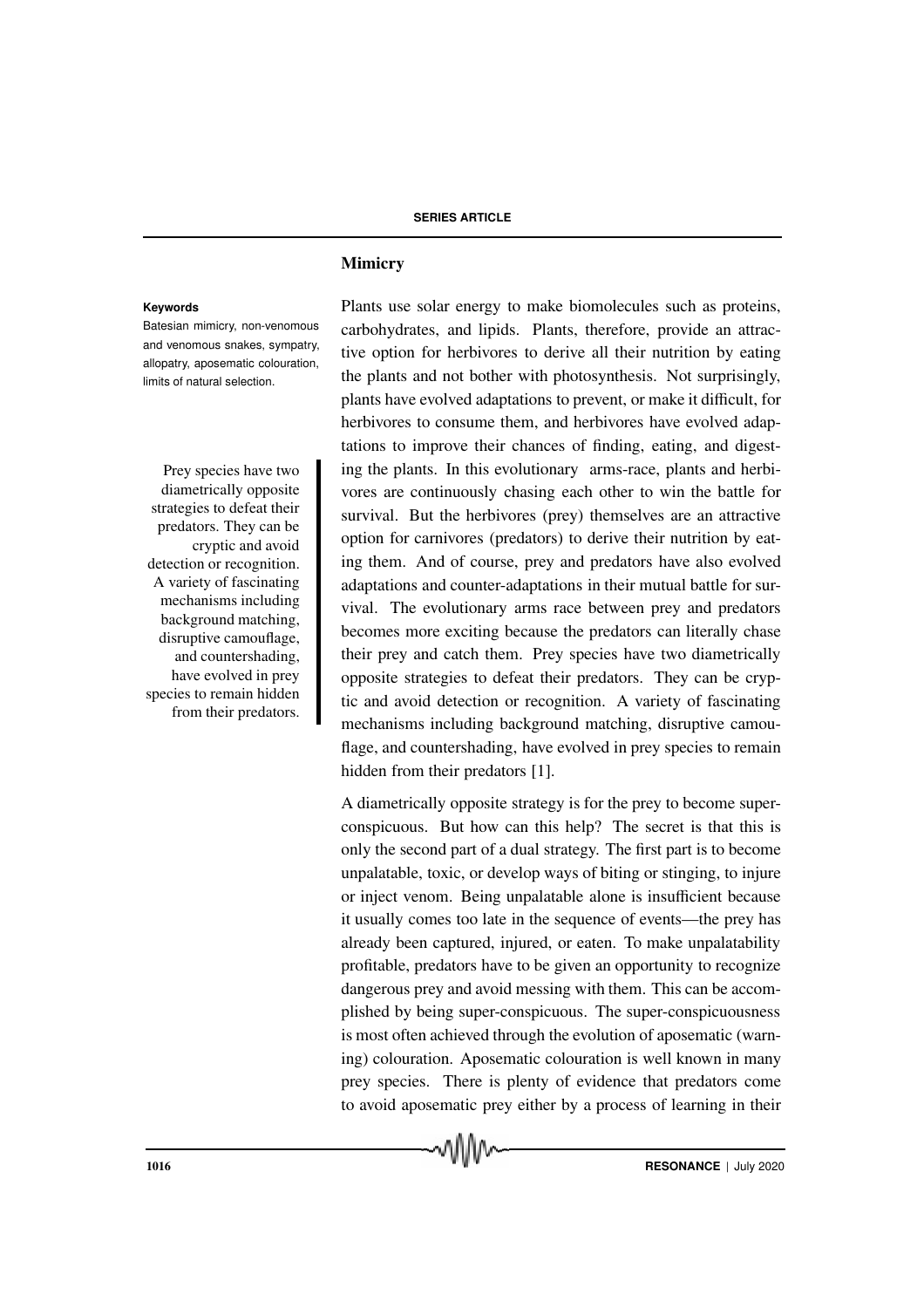lifetimes or by the evolution of an instinct to avoid them.

My alert readers would have already recognised that there is a potential problem in explaining the initial evolution of aposematism. The first individuals to develop warning colouration must have had to face a double whammy. They would have been more conspicuous than their wild-type, cryptic, counterparts, and their predators would not yet have acquired the necessary behavioural or innate adaptations to avoid eating them. It is of great historical interest that as early as 1958, Ronald A. Fisher suggested a solution to this problem which, we see in retrospect, is the forerunner of the modern theory of kin selection [2]. Fisher argued that if distasteful prey are gregarious larvae, for example, one may be eaten but the rest will be spared. And if the distasteful larvae are a large group of siblings, as it is not unlikely, then they all stand to benefit from the sacrifice of the one eaten. There is evidence for Fisher's idea, especially in the form of correlations between the evolution of chemical defences and the evolution of gregariousness.

Such co-evolution of chemical defences and warning colouration Co-evolution of in some species opens up an evolutionary opportunity for other species to cheat—to evolve the relatively inexpensive warning colouration without backing it up with the more expensive chemical defences. Thus, palatable species come to superficially resemble unpalatable species, a phenomenon that is known as Batesian mimicry, named after the English naturalist Henry Walter Bates (1825–1892). Bates discovered many examples of mimicry and proposed the hypothesis mentioned above for their evolution. There is also the related phenomenon of Müllerian mimicry, named after the German zoologist and naturalist Johann Friedrich Müller (1821–1897). Müller proposed the idea that multiple unpalatable species may evolve similar warning colouration (mimic each other) and thus reinforce the benefits of being avoided by their predators. It is noteworthy that Müller provided a mathematical model, one of the first mathematical models in biology, to show how Müllerian mimicry might work. There are many examples of both Batesian and Müllerian mimicry, especially among

chemical defences and warning colouration in some species opens up an evolutionary opportunity for other species to cheat—to evolve the relatively inexpensive warning colouration without backing it up with the more expensive chemical defences.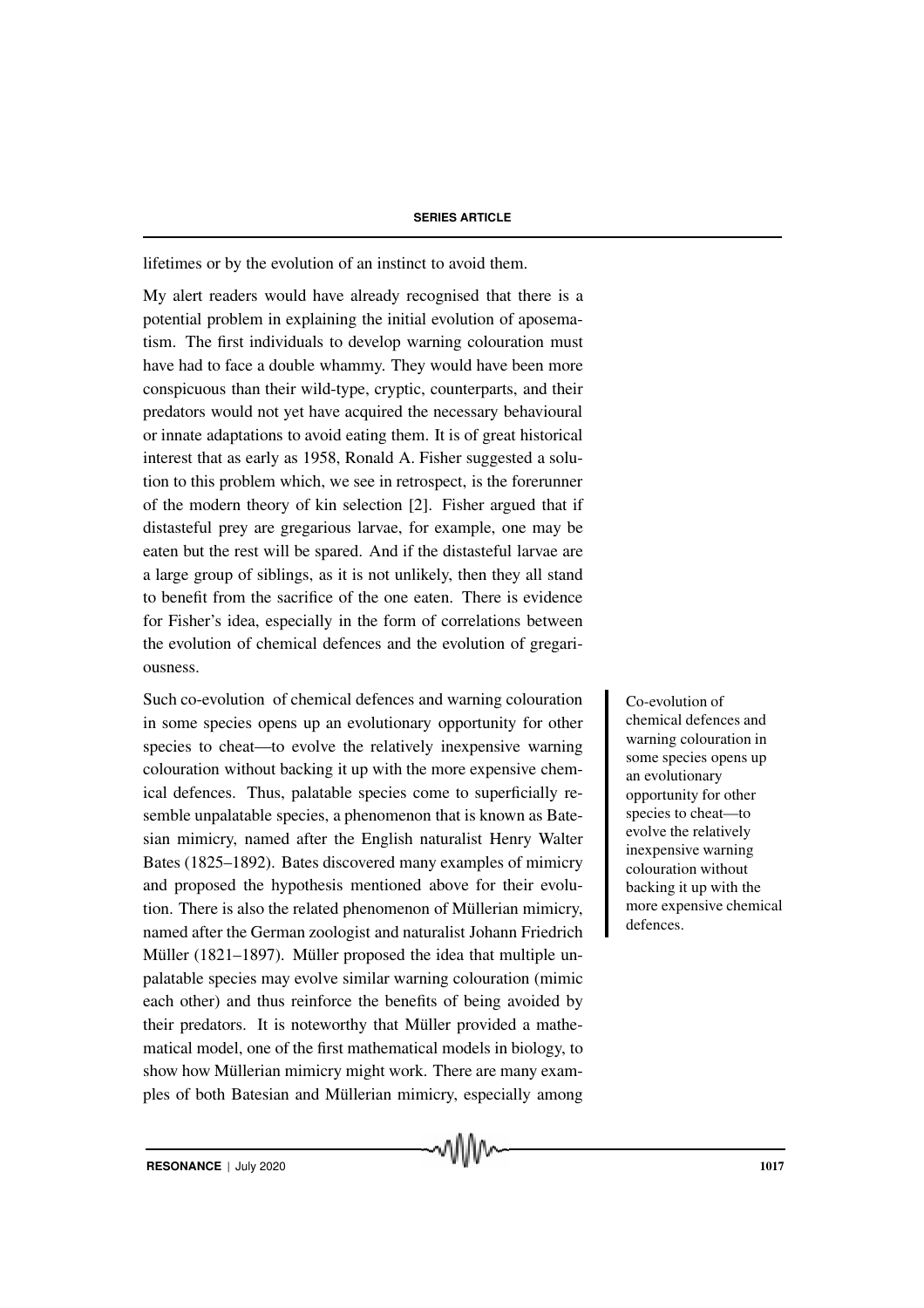insects, and some model species may have both Batesian and Müllerian mimics resembling them. Indeed, butterflies provide a Klondike of examples for both Batesian and Müllerian mimicry [3]. In addition to butterflies, examples of mimicry, either as models or as mimics have been found, perhaps we should say hypothesised, in a large number of animal and even plant taxa. These include millipedes, moths, beetles, ants, bees, wasps, mantids, hoverflies, crabs, cuttlefish, octopuses, spiders, fish, toads, lizards, snakes, birds and mammals, and also orchids and some other angiosperm families [4, 5].

## Coral Snakes

Compared to the arthropods, mimicry has been less well studied and is considerably more controversial, among the vertebrates. Here, we will focus on coral snakes, a group in which mimicry has been extensively studied and hotly debated for over a century. Coral snakes belong to the family Elapidae (the same family as such deadly species as cobras, kraits, and sea snakes). Coral snakes are believed to have originated in the Old World, with about 16 extant species present today, and diversified in the New In North America, coral World with about 65 extant species today. In North America, coral snakes belonging to the genera *Micrurus* and *Micruroides* are strikingly conspicuous with their bright, red, yellow/white and black bands and are also highly venomous. Their venom contains powerful neurotoxins. These snakes are hypothesised to serve as models for several co-occurring non-venomous snakes such as kingsnakes and milksnakes (genus *Lampropeltis*), which resemble the venomous coral snakes to varying degrees (*Figure* 1). The resemblance is not always perfect, and one can tell them apart with some effort, at least when not confronted by a live specimen in the wild! People in the USA, where the native coral snakes have red and yellow/white bands that touch, but where the native kingsnakes and milksnakes have red and yellow/white bands that are separated by black bands, have invented mnemonics to aid in their distinction such as, "Red touches yellow, you're a dead fellow; Red touches black, you're okay Jack". However, these

vww

snakes belonging to the genera Micrurus and Micruroides are strikingly conspicuous with their bright, red, yellow/white and black bands and are also highly venomous. Their venom contains powerful neurotoxins. These snakes are hypothesised to serve as models for several co-occurring non-venomous snakes such as kingsnakes and milksnakes (genus Lampropeltis), which resemble the venomous coral snakes to varying degrees.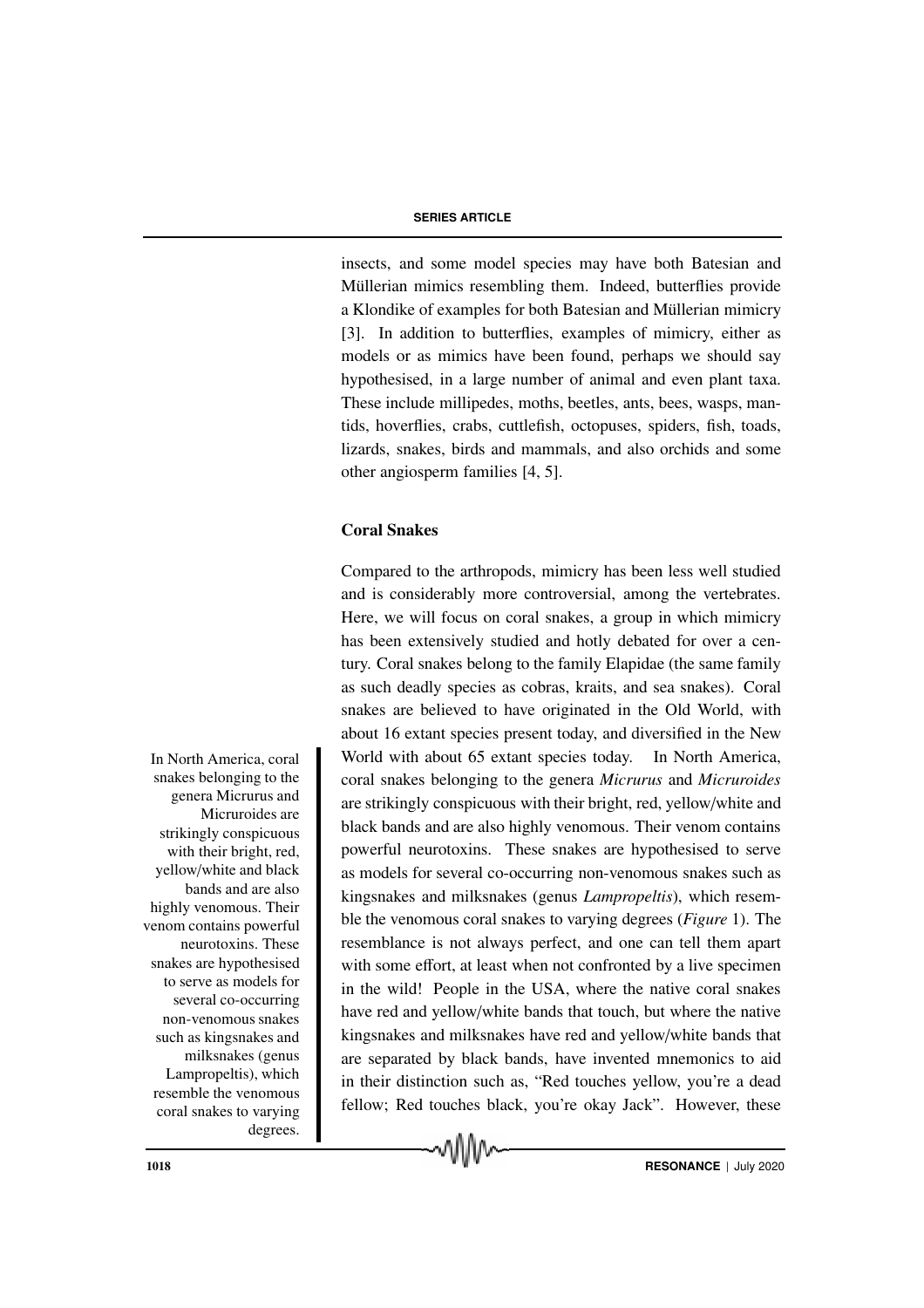

mnemonics do not work in Central and South America, where coral snakes (and their mimics) can exhibit either pattern, so it is best to avoid both. Avoiding both is exactly what their predators also seem to do. Therein lies the advantage for the harmless mimics, who gain the benefit of being avoided by predators, without paying the cost of producing venom or developing the fangs and other paraphernalia needed to inject venom. Kingsnakes and coral snakes are, therefore, a textbook example of Batesian mimicry [6].

Figure 1. Photos of two venomous coral snakes that serve as models (left) and their two corresponding non-venomous mimics (right).

## Is Coral Snake Mimicry a Just-So-Story?

It has sometimes been suggested that the non-venomous, brightly coloured shieldtail snakes (family: Uropeltidae) in India are Bate-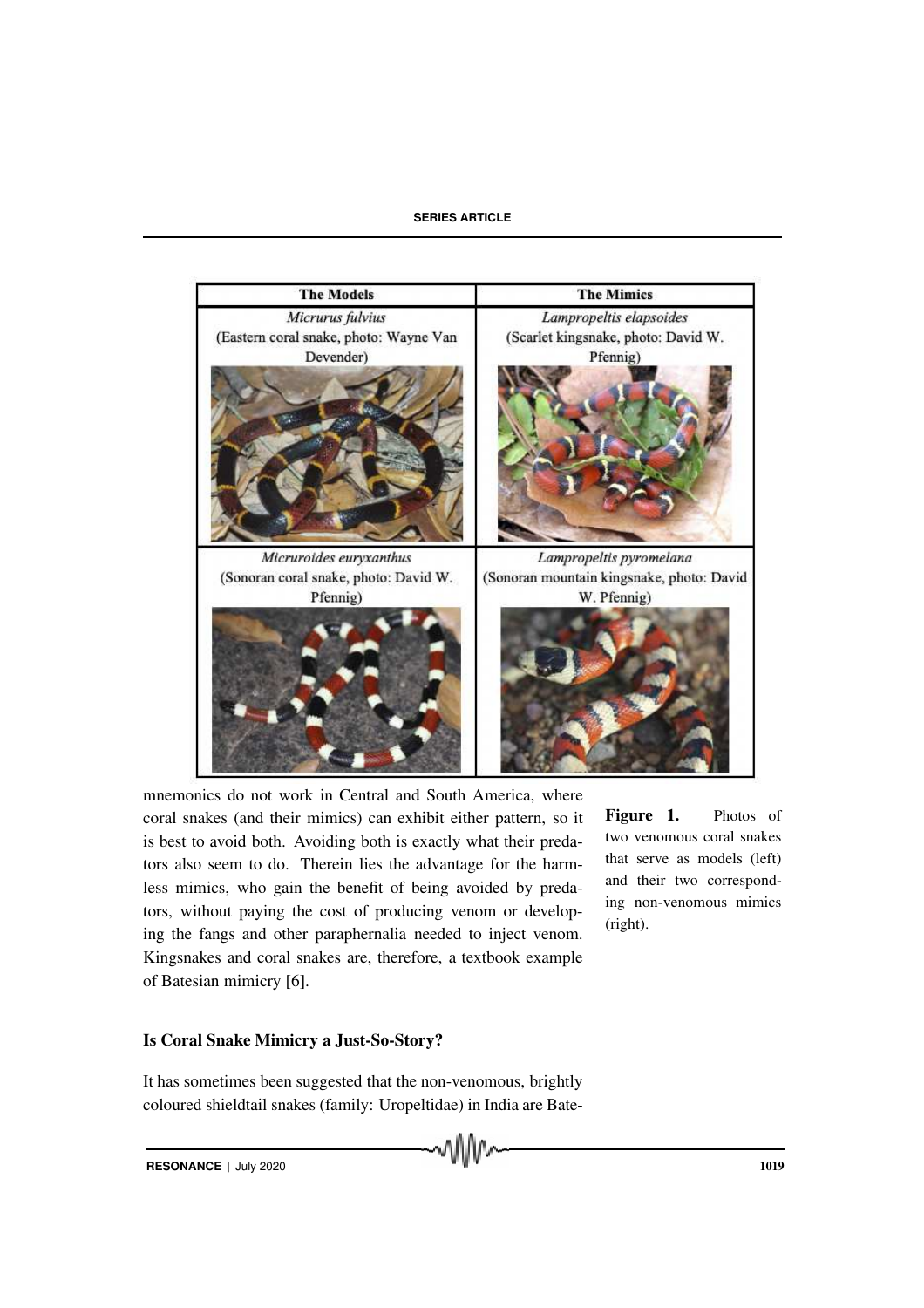It has sometimes been suggested that the non-venomous, brightly coloured shieldtail snakes (family: Uropeltidae) in India are Batesian mimics of the local coral snakes. On closer examination, it appears very unlikely that uropeltid snakes in India are mimics of our coral snakes.

sian mimics of the local coral snakes. On closer examination, it appears very unlikely that uropeltid snakes in India are mimics of our coral snakes. Their resemblance is very poor, their range overlap is not extensive, and where they overlap, the coral snakes are very rare. Moreover, recent fascinating work by Ullasa Kodandaramaiah and his student, at the Indian Institute of Science Education and Research, Thiruvananthapuram has shown instead that the bright colours of shieldtail snakes are their own warning signals to predators not to mess with them—even though they are not venomous, they are very difficult to capture and require long handling times to process and eat them. Thus, unprofitability due to other causes, such as the need for long handling times, can also be signalled by the conspicuous colouration of prey which the predators learn to avoid [7, 8].

It is, therefore, essential to treat every example of mimicry as a hypothesis waiting to be tested. To claim Batesian mimicry involving specific model and mimic species is not easy. In most cases, the resemblance between the mimic and the model is based on human perception and not that of the relevant predators. We seldom know the evolutionary history of the model and mimic species and for how long they have overlapped in their distribution. We do not usually know the strength of the selective pressure exerted by the predators in the absence of the mimicry and the extent to which it is relieved by the adaptation of mimicry. We rarely know the relative frequencies with which the models and mimics should co-exist for there to be a significant advantage to the mimic without the predators learning (or evolving to "know") that they are being cheated. An even more complicated problem is whether there would be selective pressure on the model to subsequently evolve to become different from the mimic so that its defence against predation is not diluted. This plethora of unknowns makes testing the hypothesis of mimicry, especially Batesian mimicry, a challenge worthy of the most creative and skilled researchers.

The hypothesis that kingsnakes and milksnakes are Batesian mimics of coral snakes, in North America, has been held up to rigor-

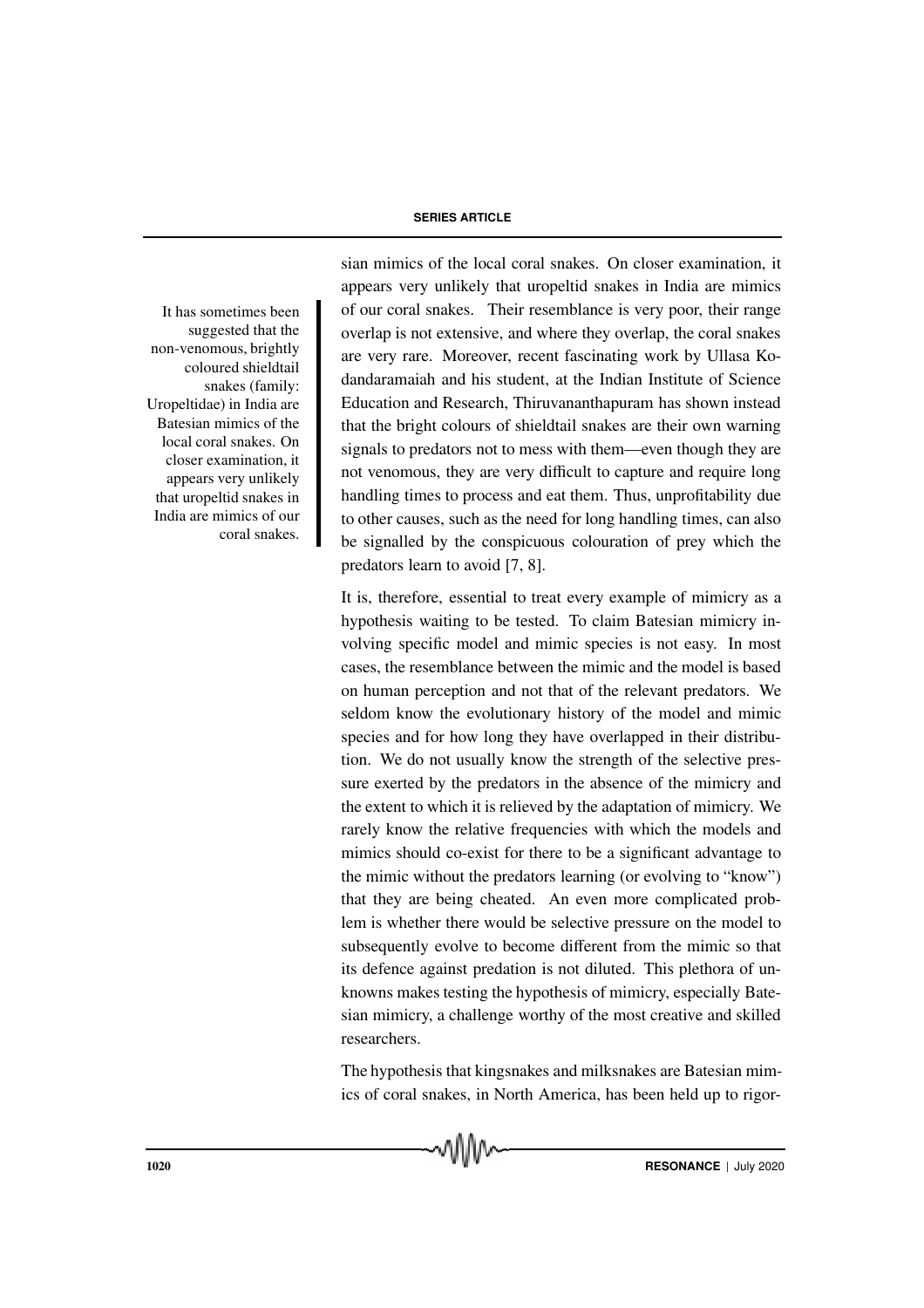ous scrutiny by both its proponents and its opponents for well The hypothesis that over a century. The main contention of the critics has been that the proposed hypothesis of coral snake mimicry violates two theoretical predictions; predictions derived mainly from the study of mimicry in butterflies. These predictions are that mimics should not be found outside the geographical range of the models and that the models should be much more common than the mimics. On the face of it, these theoretical predictions sound entirely reasonable and are largely supported by the data on mimicry in butterflies. So, the question arises if the coral snake mimicry story is a just-so-story. Proponents of the coral snake mimicry hypothesis have taken up these challenges in good spirit and have now studied coral snake mimicry in North America extensively over many decades [9]. And that is what makes the story of coral snake mimicry so rich and interesting to survey in retrospect.

Here, I will describe three experiments that have played a significant role in generating confidence in the validity of the coral snake mimicry hypothesis in North America. As the readers of this series will understand, I have chosen these experiments primarily because of their simplicity, cleverness and low-cost. David Pfennig performed these experiments along with his students and collaborators. David Pfennig is now Professor of Biology at the University of North Carolina, Chapel Hill in the USA. He began his research career investigating nestmate discrimination in paper wasps, and now he mainly focusses his research on the role of developmental plasticity in evolution, the role of competition in generating and maintaining biodiversity, and Batesian mimicry in snakes. He recently told me that "The mimicry stuff was one of my 'side projects' that I just did with some undergrads and former grad students for the fun of it, so I'm always happy to talk about these studies. These were indeed simple and inexpensive experiments that anyone can perform."

kingsnakes and milksnakes are Batesian mimics of coral snakes, in North America, has been held up to rigorous scrutiny by both its proponents and its opponents for well over a century.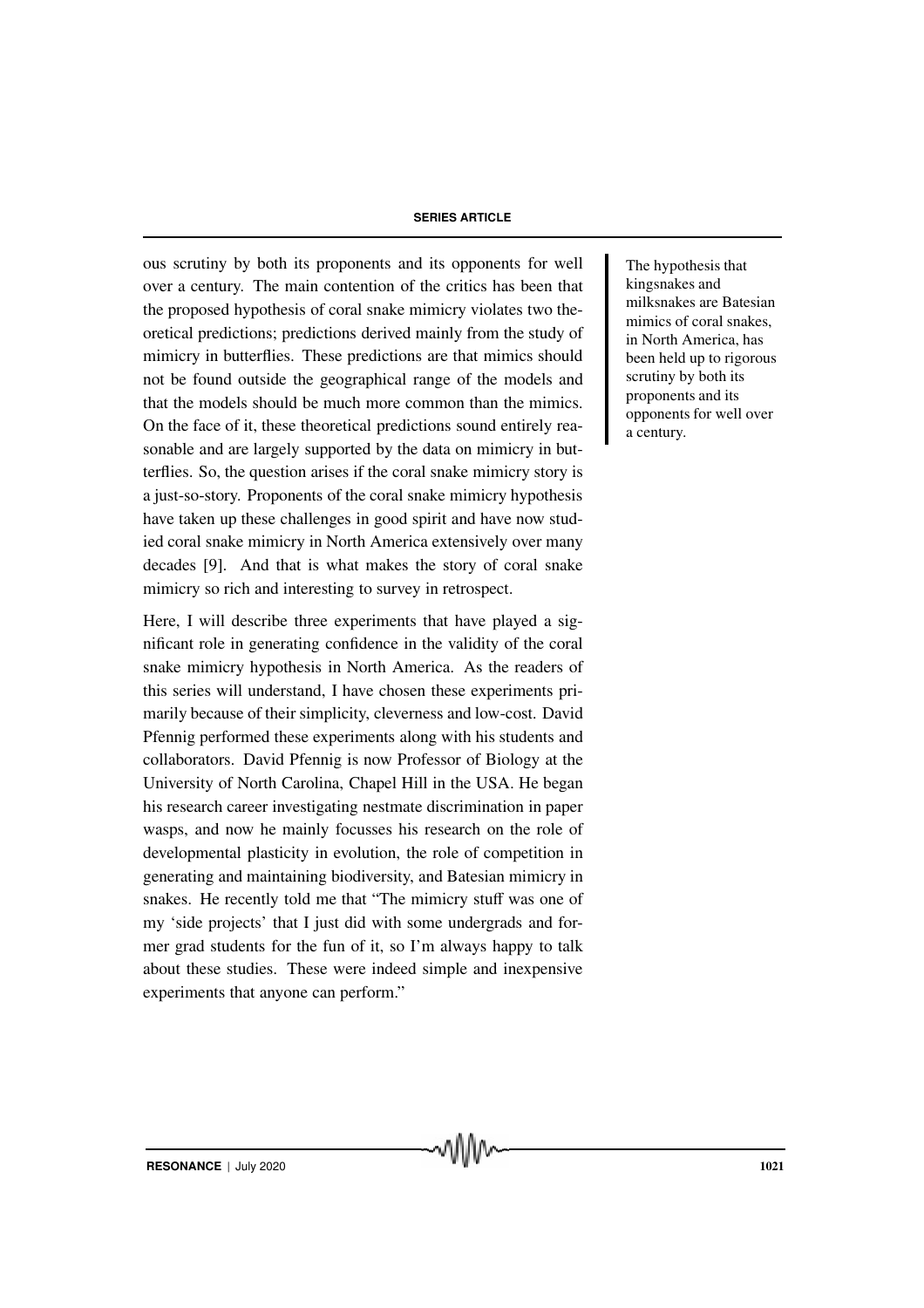

Figure 2. David W. Pfennig (left) holding a scarlet kingsnake, William Harcombe (middle) and Karin S. Pfennig (right) holding a Texas horned lizard (*Phrynosoma corunutum*) near Portal, Arizona, where they all conducted some of their field experiments.

non-venomous kingsnakes are Batesian mimics of the venomous coral snakes is valid, then the extent of protection that the mimics get from predator attacks must depend, at least to some extent, on the presence of the model species in their vicinity.

## Does Protection for the Mimics Depend on the Presence of the Models in the Vicinity?

If the hypothesis that the non-venomous kingsnakes are Batesian mimics of the venomous coral snakes is valid, then the extent of protection that the mimics get from predator attacks must depend, at least to some extent, on the presence of the model species in their vicinity. David Pfennig (*Figure* 2, left), his student William Harcombe (*Figure* 2, middle), and his wife and collaborator Karin Pfennig (*Figure* 2, right) have put this prediction to the test us-If the hypothesis that the ing simple and inexpensive field experiments. At the time of the study, William Harcombe was an undergraduate doing his honours thesis (he is now Associate Professor in the College of Biological Sciences, the University of Minnesota in midwestern United States, currently studying the evolutionary ecology of microbial communities). Karin Pfennig is also a Professor of Biology at the University of North Carolina, Chapel Hill, and she studies the role of behaviour in the origin, maintenance and distribution of biodiversity, including the role of mate choice in the formation and maintenance of species boundaries.

> In North and South Carolina, the trio studied the mimicry system of the scarlet kingsnake *Lampropeltis elapsoides* (*Figure* 1, top right), which resembles the eastern coral snake *Micrurus fulvius* (*Figure* 1, top left). In Arizona, they studied the mimicry system of the Sonoran mountain kingsnake *Lampropeltis pyrome-*

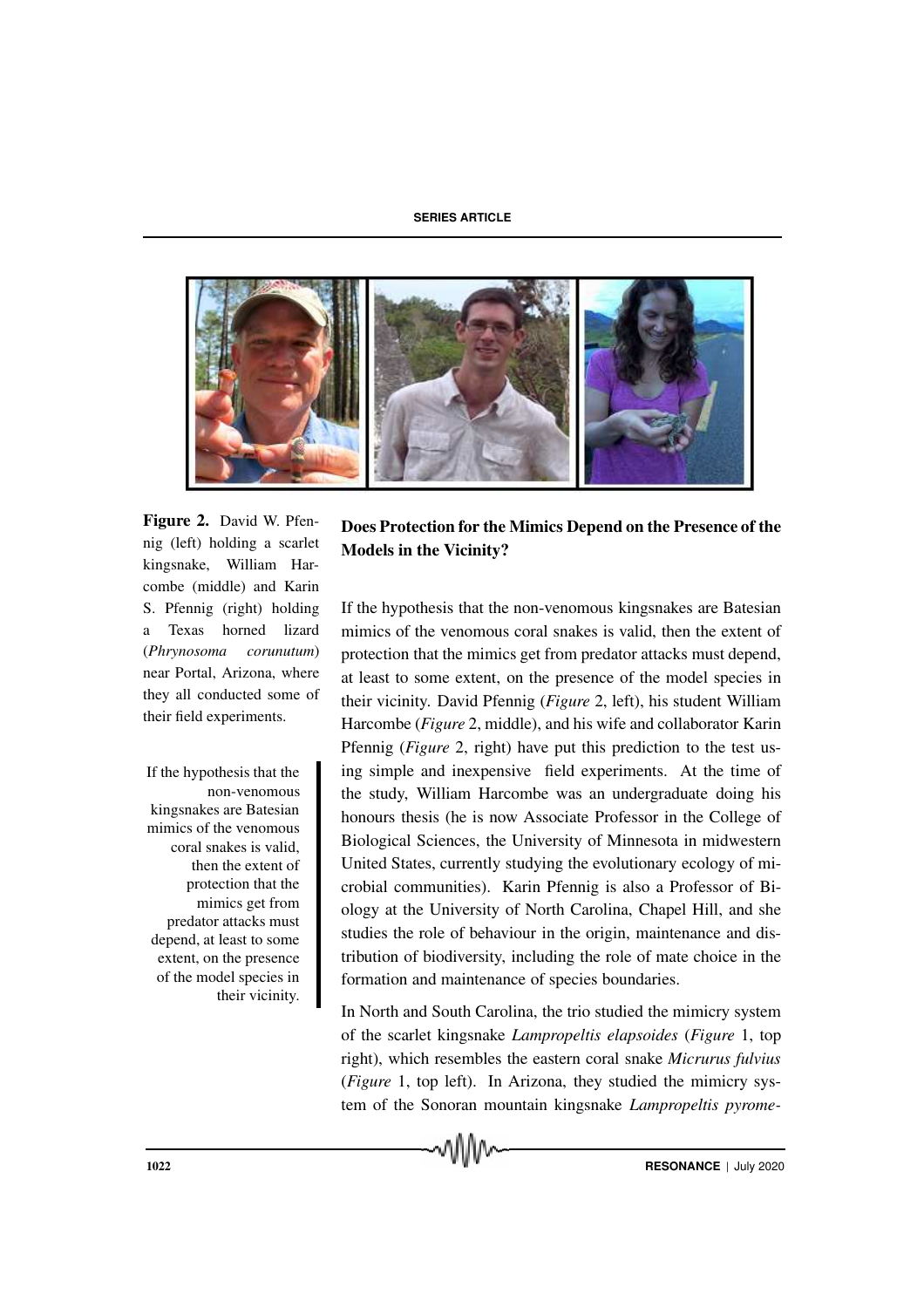

Figure 3. A plasticine replica, *in situ* in North Carolina, of a scarlet kingsnake, a Batesian mimic of the eastern coral snake. (Photo: David W. Pfennig)

*lana* (*Figure* 1, bottom right), which resembles the Sonoran coral snake *Micruroides euryxanthus* (*Figure* 1, bottom left). Their experimental strategy was to present naturally occurring, freeranging predators (mostly carnivore mammals, such as grey foxes, racoons, coyotes, and black bears) with artificial replicas of snakes that either did or did not resemble the relevant mimic, and see whether the predators preferentially avoided those replicas that resembled the mimics. They did so by constructing thousands of these replicas and placing them in natural areas. These snake replicas were in the form of 1.5 cm  $\times$  18 cm cylinders made of pre-coloured, non-toxic plasticine, which was threaded onto Sshaped wires (*Figure* 3). The replicas were either made to resemble the mimic species (referred to as ringed replicas) in the locality of study (scarlet kingsnake or Sonoran kingsnake, as the case may be) or not to resemble the mimics. The latter, which served as controls, were of two kinds; one had stripes with identical colours and proportions as the mimics (but not the same patterns), and the other was plain brown. The former control served to test whether predators avoided any brightly coloured snake, whereas the latter control served to test whether predators avoided any snake (regardless of the colour pattern).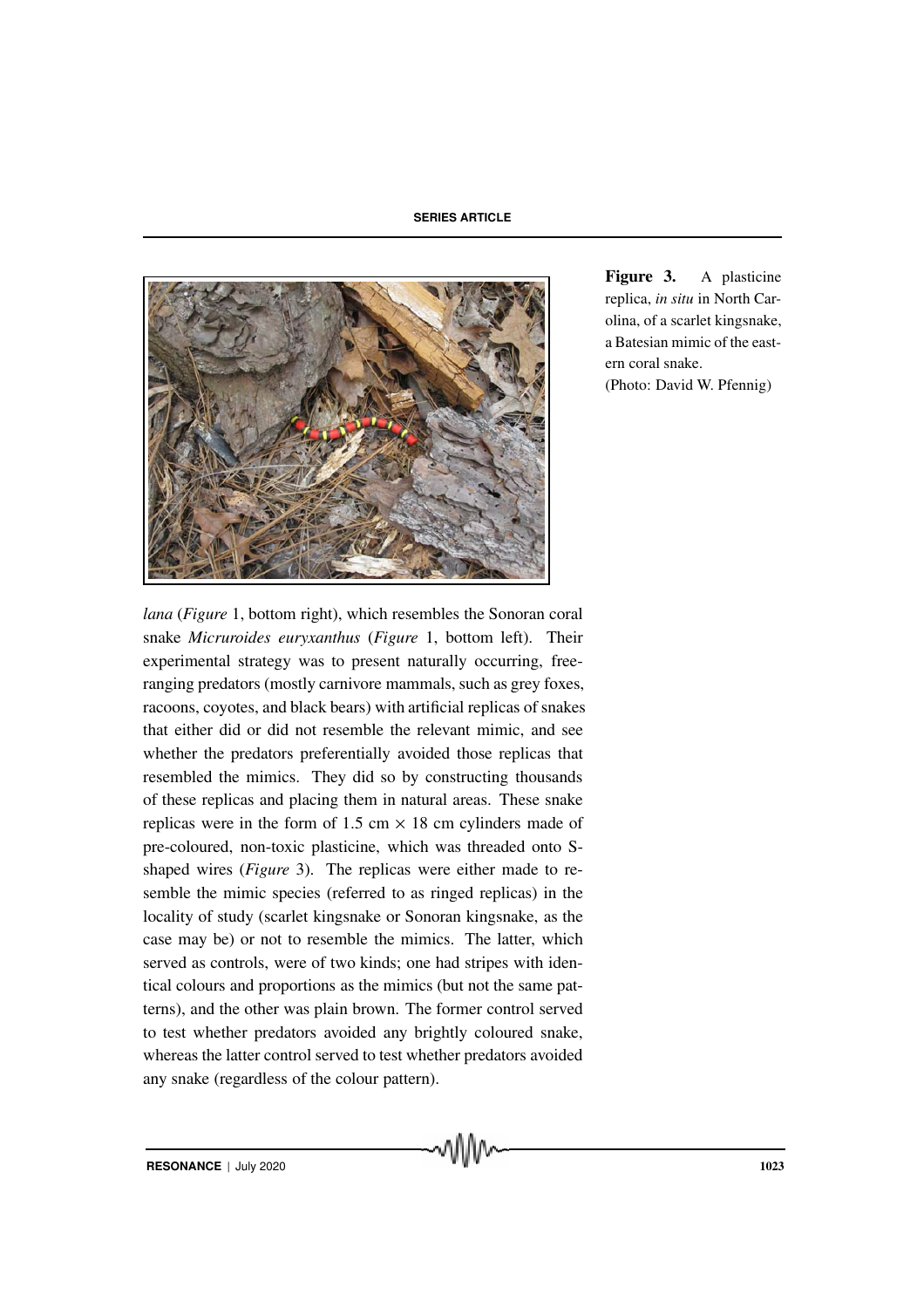A triplet of three replicas, one resembling the mimic and one of each of the two control types, were placed 2 m apart from each other in the natural habitat of the predators. At each study site, they placed 10 triplets, 75 m apart, along a transect. We must realise that the predators may or may not consider it worthwhile to attack plasticine replicas; they may realise that it is not a snake at all. The absolute number of attacks on the plasticine replicas is, therefore, not very informative. However, the proportion of attacks on the replicas resembling the mimics (out of the total number of attacks on all the replicas, including the controls) would be informative. If this proportion is low, then it means that the predators are avoiding the replicas that resemble the nonvenomous mimic species, which in turn resemble the venomous model species. At the end of the experiment, the replicas were collected, brought to the lab, and a person who was unaware of the location of the replicas checked them for signs of predation by noting impressions of teeth, claw, or beak marks on them.

In North/South Carolina, they conducted the experiment at eight sites in which the model species, namely the eastern coral snake *Micrurus fulvius* occurs (sympatric sites), and eight sites in which it does not occur (allopatric sites), using a total of 420 replicas. The study sites were 16–420 km apart, and the allopatric sites were all more than 80 km outside the range of the venomous model species. Here, sympatry and allopatry refer to whether or not the distribution of the mimic overlaps (sympatry) or does not overlap (allopatry) with the distribution of the model species. At the end of 4 weeks, 25 (6.0%) of the replicas had been attacked. Although this absolute number is very small, a significantly greater proportion of ringed replicas (those that resembled the mimics) were attacked in the allopatric sites (mean  $\pm$  s.e.m.  $= 0.654 \pm 0.107$  compared to the corresponding proportion in the sympatric sites (mean  $\pm$  s.e.m. = 0.083  $\pm$  0.116) (P < 0.009, 2-tailed Wilcoxon two-group test).

In Arizona, they conducted the experiment at 24 sites along an elevational gradient (from 1,204 m to 2,866 m), 3–100 km apart from each other, using a total of 720 replicas. Since the distri-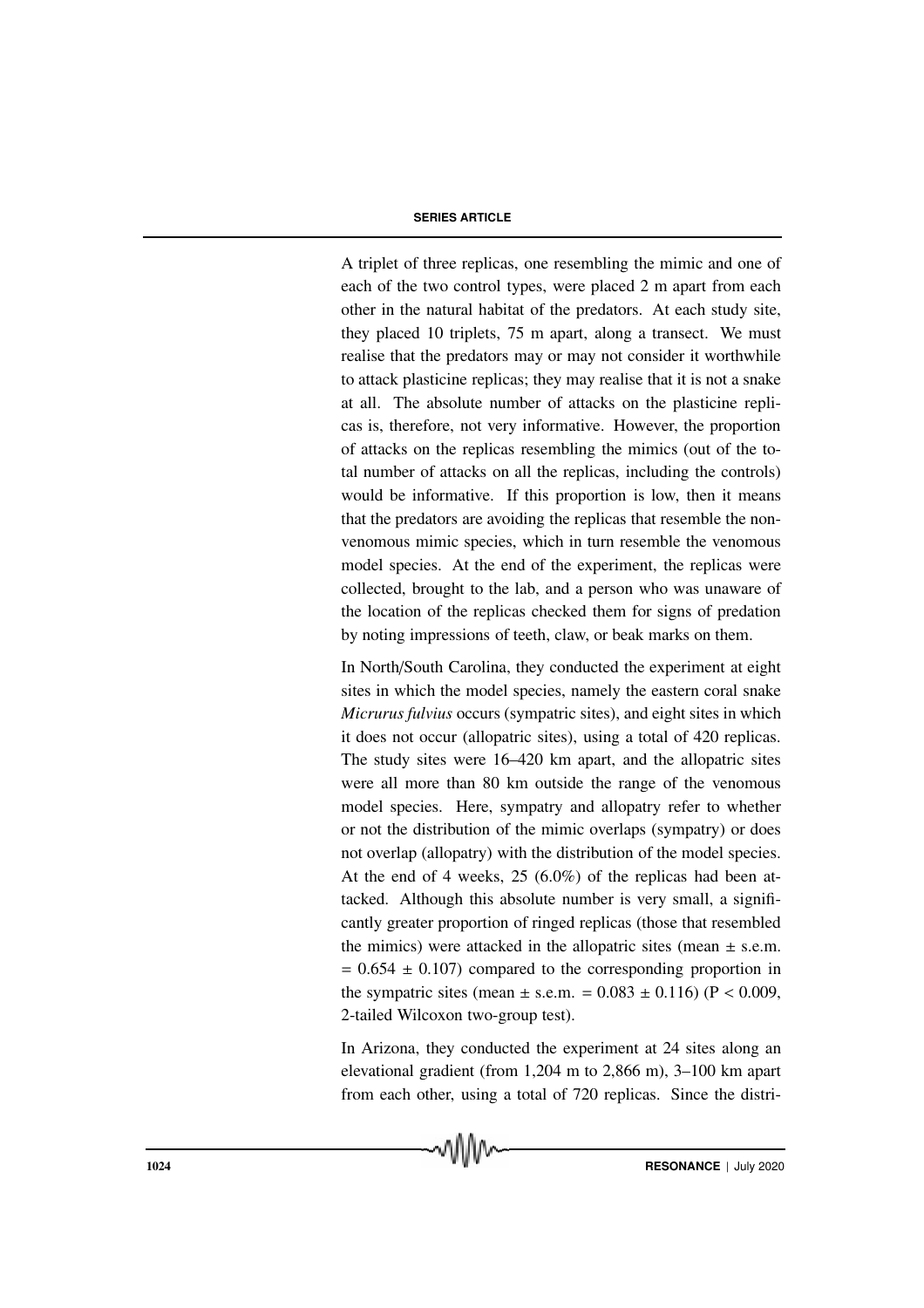bution of the venomous Sonoran coral snake *Micruroides euryxanthus* is restricted to elevations below 1,770 m, they thus had 14 sympatric and 10 allopatric sites. At the end of two weeks, 49 (6.8%) of the replicas were attacked. Again, although the absolute numbers were small, a significantly greater proportion of ringed replicas were attacked in allopatric sites  $(0.496 \pm 0.078)$ compared to the proportion in the sympatric sites  $(0.138 \pm 0.060)$  $(P < 0.006, 2$ -tailed Wilcoxon two-group test). With the Arizona data, they were also able to compare the rates of attacks on the ringed replicas with what is expected by chance. Their data showed that the proportion of ringed replicas attacked in the sympatric sites was significantly less than expected by chance (P  $= 0.010$ ) whereas the proportion of ringed replicas attacked in the allopatric sites was not different from the chance expectation (P  $= 0.188$ ) (2-tailed Wilcoxon signed-rank test). Notice that since there were two control replicas (striped and plain brown) for every ringed replica, the chance expectation for attacks on ringed replicas is 0.33. Looking at their data in another way they plotted the proportion of ringed replicas attacked as a function of the latitude of the study site in North/South Carolina and elevation of the study site in Florida and found a significantly positive slope in both cases. Coral snakes decrease in abundance with increasing latitude in the Carolinas and they decrease with increasing elevation in Florida (*Figure* 4).

Taken together, these results show that the ringed replicas were Taken together, these attacked less by predators in localities where the model snakes are present or abundant, and attacked more in localities where the model species are absent or rare. We can infer from this that nonvenomous mimics are likely to get protection from predators due to their resemblance to the venomous model species. The results of this experiment take us a step further in validating the hypothesis that scarlet kingsnakes and Sonoran mountain kingsnakes are Batesian mimics of the Eastern and Sonoran coral snakes, respectively, and give us confidence that it is not a just-so-story [10].

But the question of why the mimics have not been completely eliminated in localities where their venomous models are absent

MMW

results show that the ringed replicas were attacked less by predators in localities where the model snakes are present or abundant, and attacked more in localities where the model species are absent or rare.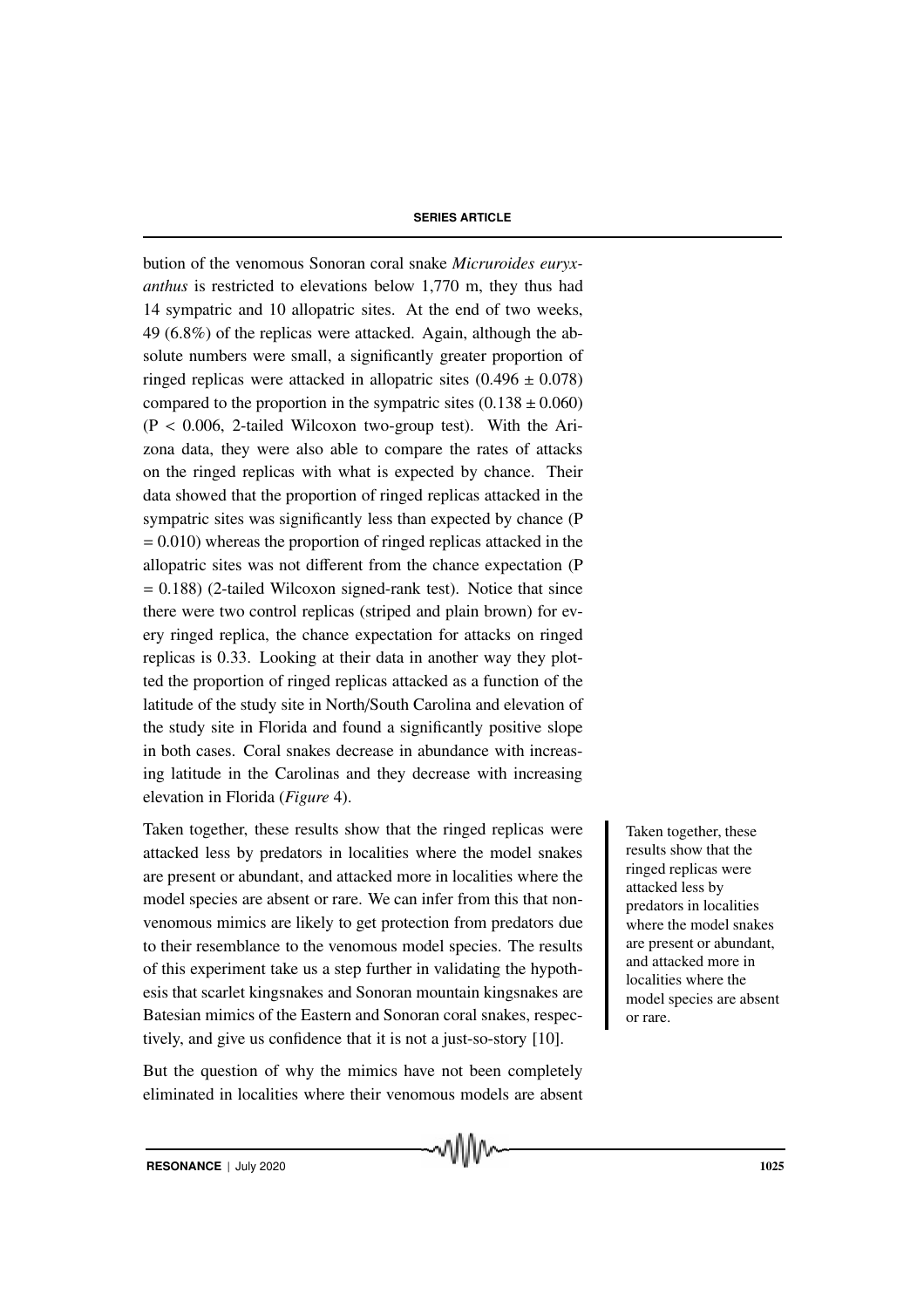Figure 4. Frequencydependent mimicry. The proportion of carnivore attacks on ringed replicas of scarlet kingsnakes (top left; a mimic of eastern coral snakes) and Sonoran mountain kingsnakes (top right; a mimic of Sonoran coral snakes) increased with (a) latitude (y =  $-13.314 +$ 0.391x,  $P < 0.035$ ,  $R^2 =$ 0.345) and (b) elevation (y  $= 0.329 + 0.00032x, P <$  $0.014$ ,  $R^2 = 0.310$ ). The horizontal dashed line indicates the proportion of attacks on ringed replicas expected under randomness. The vertical dashed line indicates the maximum latitude and elevation for coral snakes in North Carolina and Arizona, respectively.

[Reprinted with permission from: D W Pfennig, W R Harcombe and K S Pfennig, Frequency-dependent Batesian mimicry: Predators avoid look-alikes of venomous snakes only when the real thing is around, *Nature*, 410, 323, 2001]



or rare remains unanswered. I encourage my readers to come up with plausible hypotheses to answer this question. If, after doing so, you read up the more recent research on coral snake mimicry, you will see that several of your hypotheses have been put to the test, and some have been vindicated [11, 12]. I assure you that it will be much more fun to read the literature after you have come up with your own hypotheses than do so without putting your own ideas at stake.

#### Why Aren't Mimics Perfect?

We might think that natural selection would act to make mimics resemble their models as closely as possible. Indeed, we might think that imperfect resemblance is evidence against the hypothesis that the mimic species we are studying is a Batesian mimic of the proposed model species. Such reasoning ignores other factors which may be more important for the survival of the mimic. Besides, why should we imagine that a perfect mimic always sur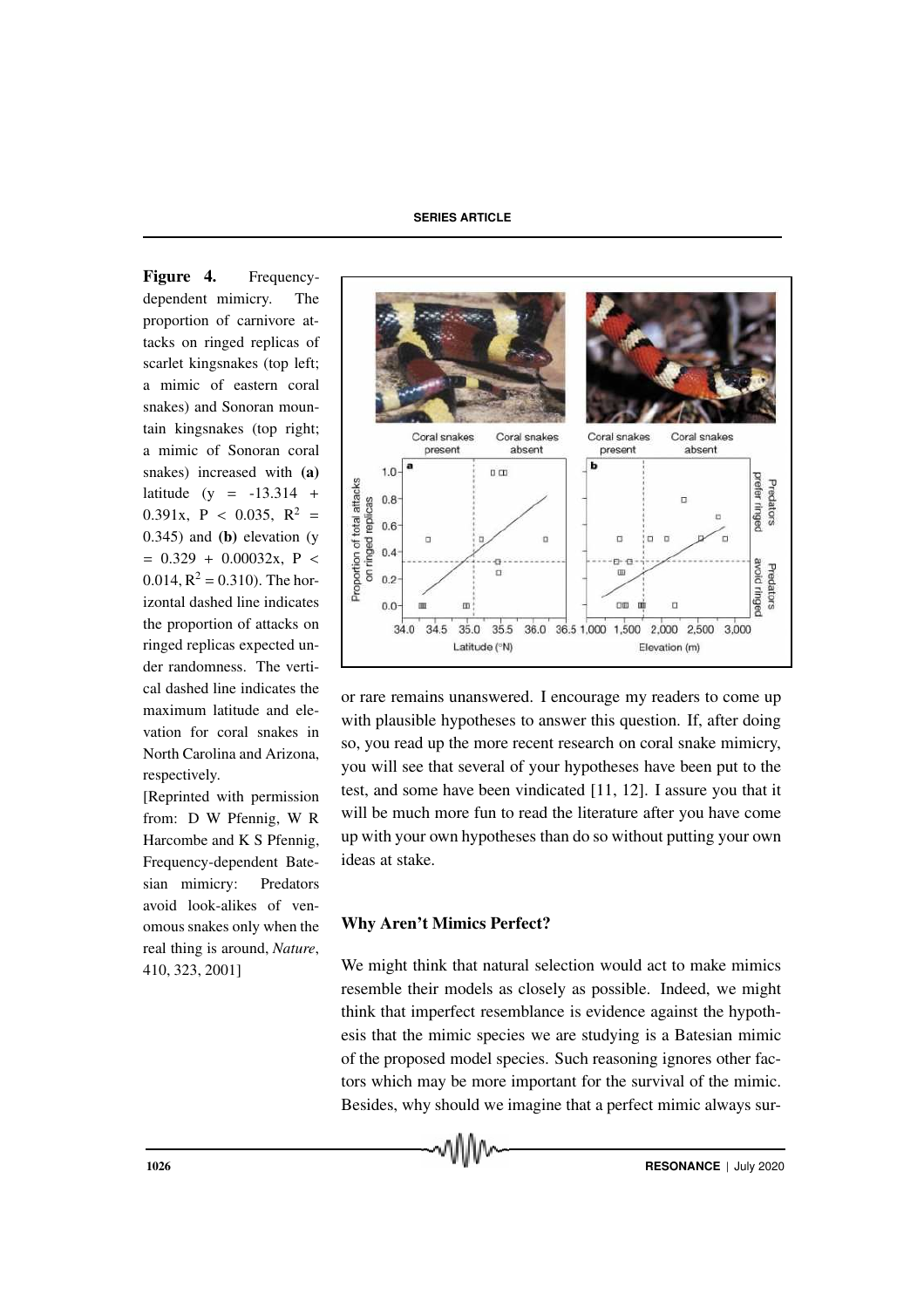vives better than an imperfect mimic? If we think of mimicry as an evolutionary game between the mimic, the model and the predator, we might expect much more complicated dynamics and many final outcomes. Thus, imperfect mimicry may not always Imperfect mimicry may be maladaptive or evidence against the hypothesis of mimicry. In this way of thinking, we can begin to hypothesize potential selective reasons for imperfect mimicry.

For example, we may propose the hypothesis that in places where the venomous model is very common, the predators are selected to be extremely careful and hence avoid approaching even something that looks vaguely like the model. In other words, imperfect mimics may get protection from predators in spite of their imperfection. On the other hand, where the model is quite rare, predators may not be strongly selected to be very careful because the chances of encountering the venomous snake are quite small. In such a situation, we may expect that imperfect mimics may be eaten and only the perfect mimics avoided by the predators. This line of argument, if realistic, would suggest a very counter-intuitive outcome. Where the models are common, mimicry should be imperfect, and where the models are rare, mimicry should be perfect. This, of course, is just arm-chair theorizing. There is no guarantee that it is realistic. But the fact that this hypothesis makes a rather counter-intuitive prediction makes it a powerful hypothesis, meaning that it is really worth testing. If its counter-intuitive prediction is upheld, we may have somewhat greater confidence in our hypothesis because the prediction was borne out in spite of the fact that there are many reasons why it should not—that is why it was counter-intuitive in the first place.

David Pfennig, along with his graduate student George Harper (*Figure* 5) decided to test the counter-intuitive prediction of this interesting hypothesis. They used the venomous eastern coral snake *Micrurus fulvius* (*Figure* 1, top left) and its model, the scarlet kingsnake *Lampropeltis triangulum elapsoides* (*Figure* 1, top right) mimicry system in Eastern North America. The model species is distributed in Florida and southern parts of Mississippi, Alabama, Georgia, South Carolina and North Carolina. The

ง\\\\\^

not always be maladaptive or evidence against the hypothesis of mimicry.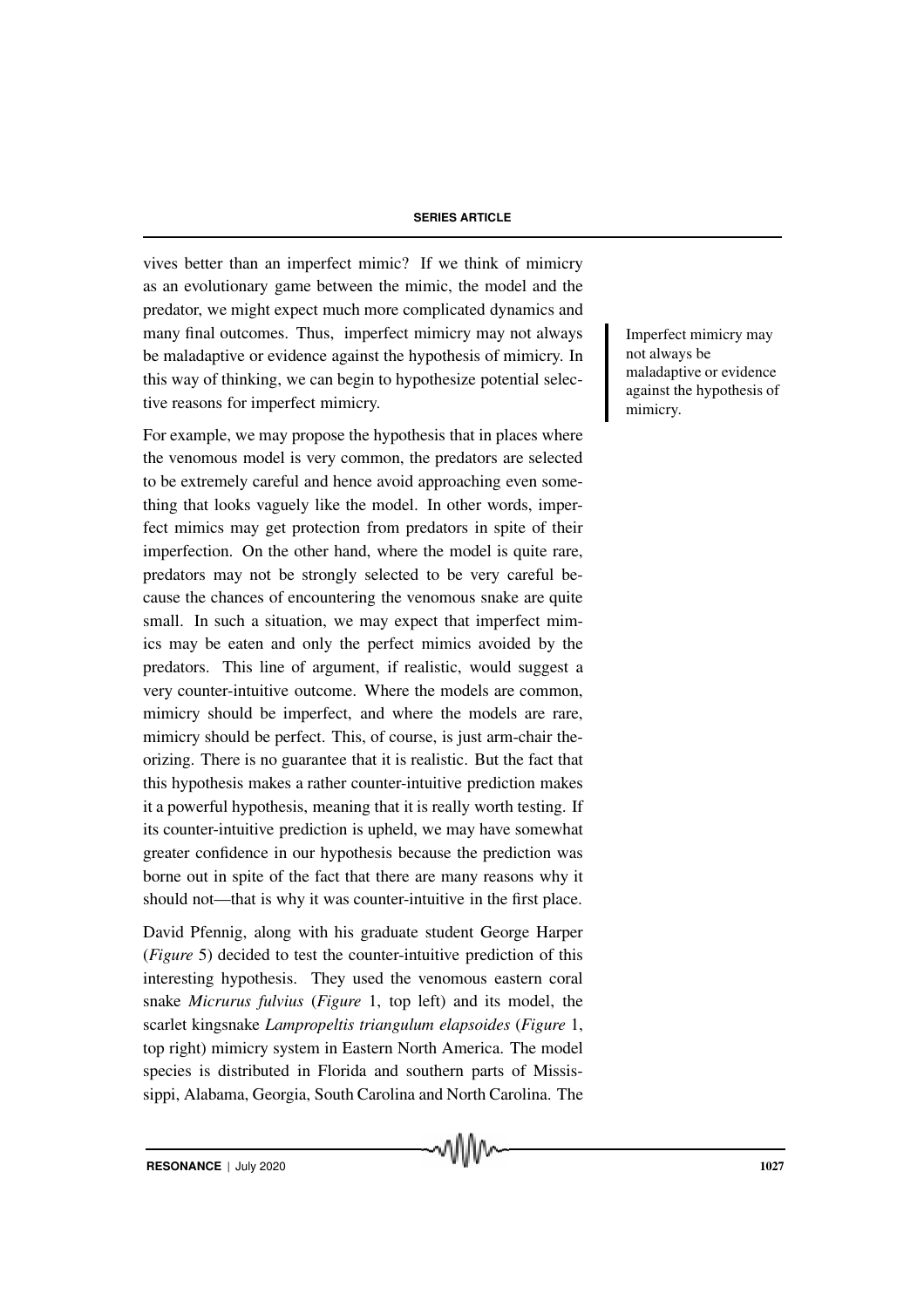Figure 5. George Harper in the field in North Carolina while he was a graduate student with David Pfennig at the University of North Carolina, Chapel Hill. He is now an Associate Professor in Hendrix College, in Arkansas, USA. (Photo: David Pfennig)



mimic species has a much wider distribution, including Florida, almost the entire region of all the other above-mentioned states as well as Tennessee and parts of Kentucky and Virginia (*Figure* 6). The experiments described in the previous section of this article have already shown that the mimics get little or no protection from predators when they are outside the range of the model (allopatric). And, it is expected that the model species would decrease in abundance at the edges of its distribution. Harper and Pfennig, therefore, decided to set up some of their study sites in Florida, which is deep inside the distributional range of the model, and other study site in North Carolina, which is at the very edge of its distribution. The mimic species occur throughout, and it may be said to show deep sympatry with the model in Florida and edge sympatry in North Carolina. Based on the counter-intuitive prediction of the hypothesis outlined in the previous paragraph, Harper and Pfennig had three questions to answer: (1) Is the mimic relatively imperfect or more variable in Florida compared to North Carolina? (2) Is the model indeed more abundant in Florida than in North Carolina? (3) Is the pre-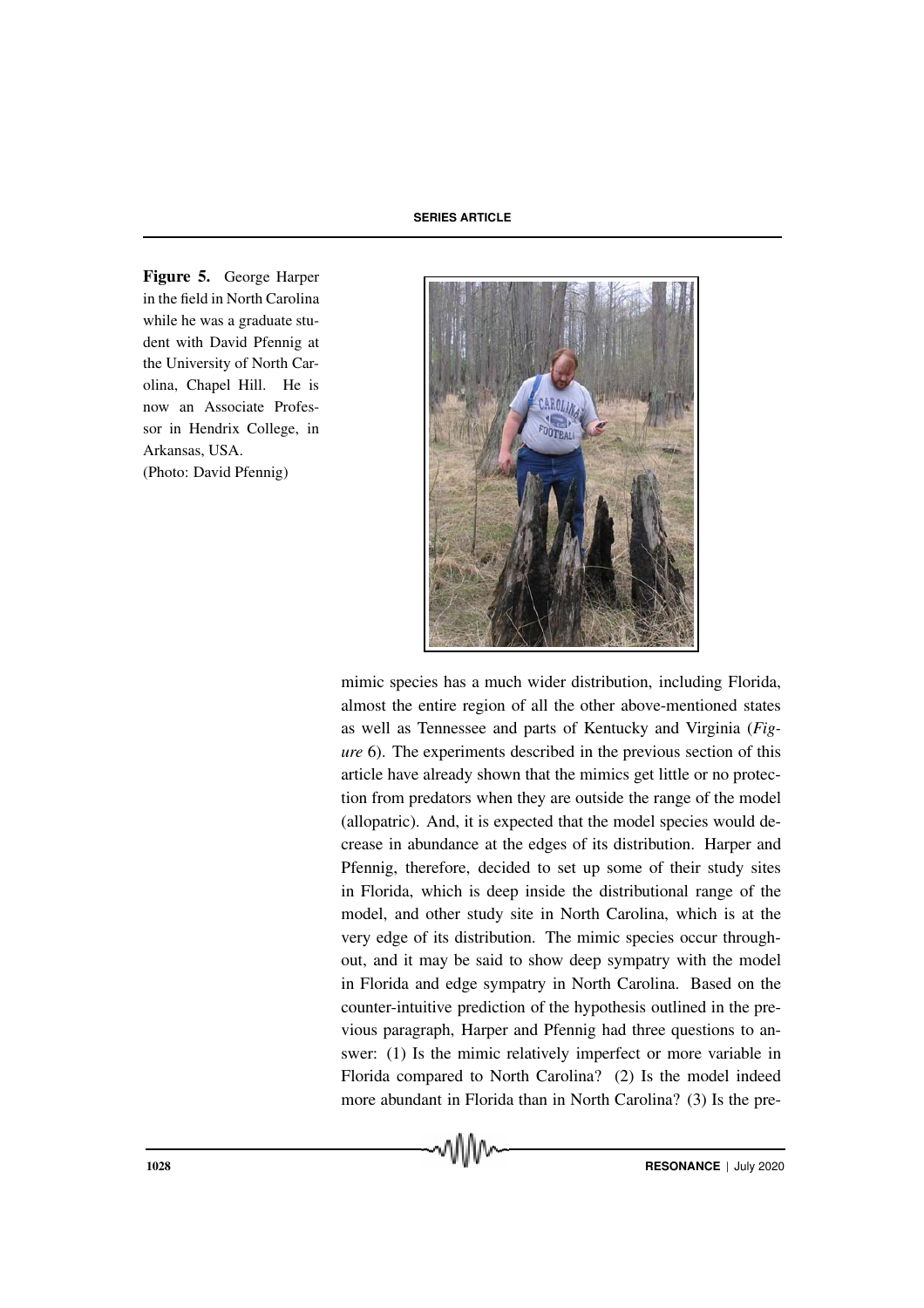

Figure 6. (a) The nonvenomous scarlet kingsnake (*L. t. elapsoides*) mimics the highly venomous eastern coral snake (*M. fulvius*). (b) The geographical range of *L. t. elapsoides* (the mimic) greatly exceeds that of its model.

[Reprinted with permission from: G R Harper Jr. and D W Pfennig, Mimicry on the edge: why do mimics vary in resemblance to their model in different parts of their geographical range? *Proc. R. Soc. Lond. B*, Vol.274, pp.1955–1961, 2007.].

dation pressure on good and poor mimics different in Florida and North Carolina?

## *Is the mimic relatively imperfect or more variable in Florida compared to North Carolina?*

As you can imagine, we cannot rely only on our perception of what is a good and what is a poor mimic. Moreover, the closeness in resemblance of the mimic should be in relation to the appearance of the model species in that particular area. Hence, Harper and Pfennig conducted a detailed morphometric analysis (a study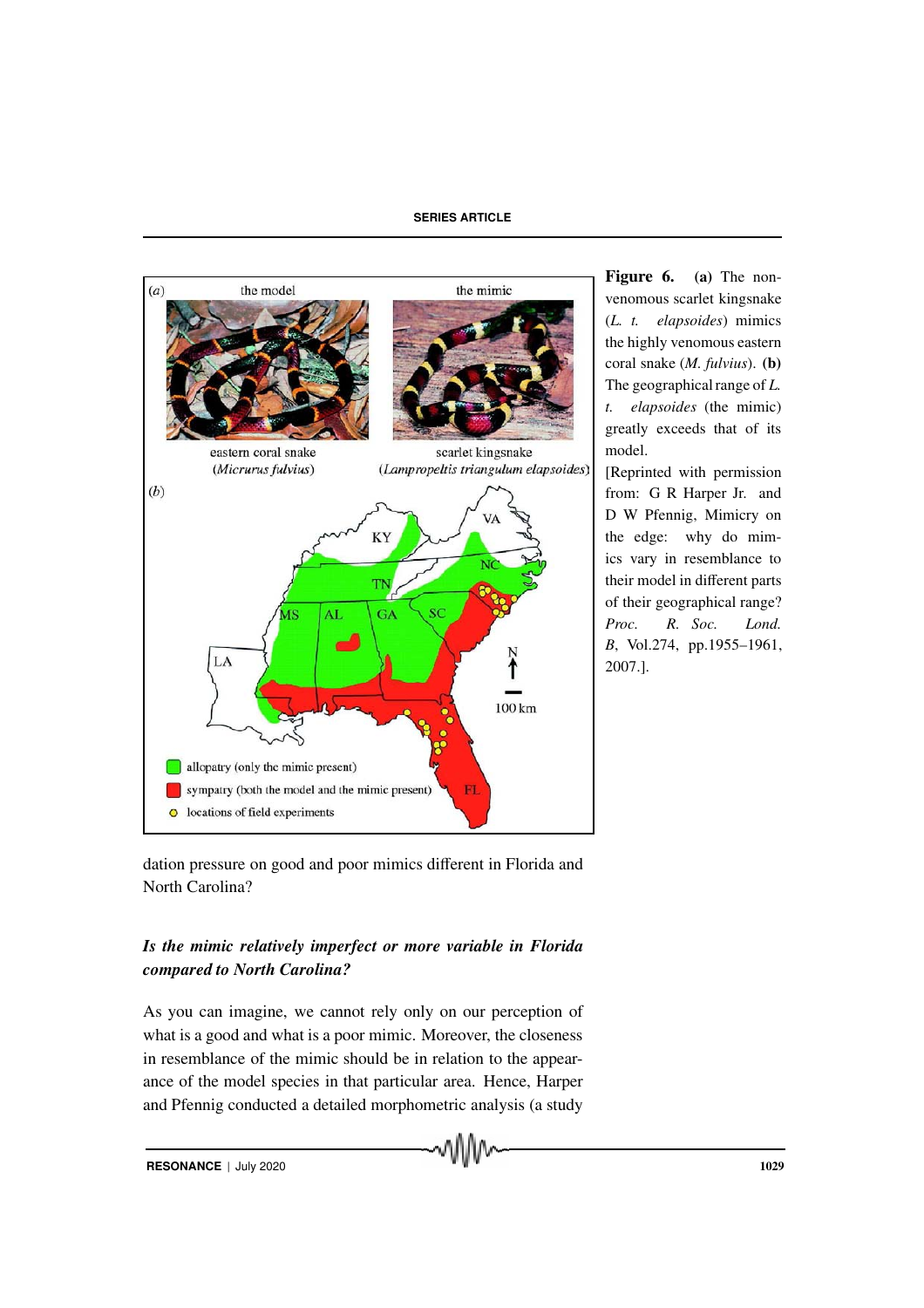

two diagnostic traits for (a) the model (*Micrurus*) and (b) the mimic (*Lampropeltis*) from Florida (FL, deep sympatry) and North Carolina (NC, edge sympatry) and for (c) the good and (d) poor mimic replicas. Black squares show means. Box plots show 10th, 25th, 50th (median), 75th and 90th percentiles. Means with different superscripts are significantly different ( $P \leq$ 0.05; Tukey–Kramer HSD). [Reprinted with permission from: G R Harper Jr. and D W Pfennig, Mimicry on the edge: Why do mimics vary in resemblance to their model in different parts of their geographical range? *Proc. R. Soc. Lond. B*, Vol.274, pp.1955–1961, 2007.].

of the measures of external body parts) of both the model and the mimic. First, they photographed both species by placing them on a similar background. As part of his PhD thesis, George Harper had previously determined that two characteristics helped to differentiate between good and poor mimics. These were: (i) the proportion of the snake's mid-dorsum that is black, and (ii) the proportion of the snake's mid-dorsum that is red. Incidentally, he had come to this conclusion because these are the two patterns that break down in allopatry [11]; i.e., where the model is not present, and the predators attack the mimic. So, for each species, from each locality, they now calculated the proportions of red and black on the mid-dorsum. The results of their study can be seen in (*Figure* 7). For both traits, the model species did not differ between Florida and North Carolina. The mimics, however, differed between the two locations. In North Carolina (edge sympatry), the model and the mimic did not differ from each other, meaning that the mimicry was good. In Florida (deep sympatry), however, the mimic species was much more variable and significantly different from the model, meaning that the mimicry was not good. In other words, the answer to the first question is that mimicry is good in edge sympatry (where the model is rare) but poor in deep sympatry (where the model is common), just as predicted.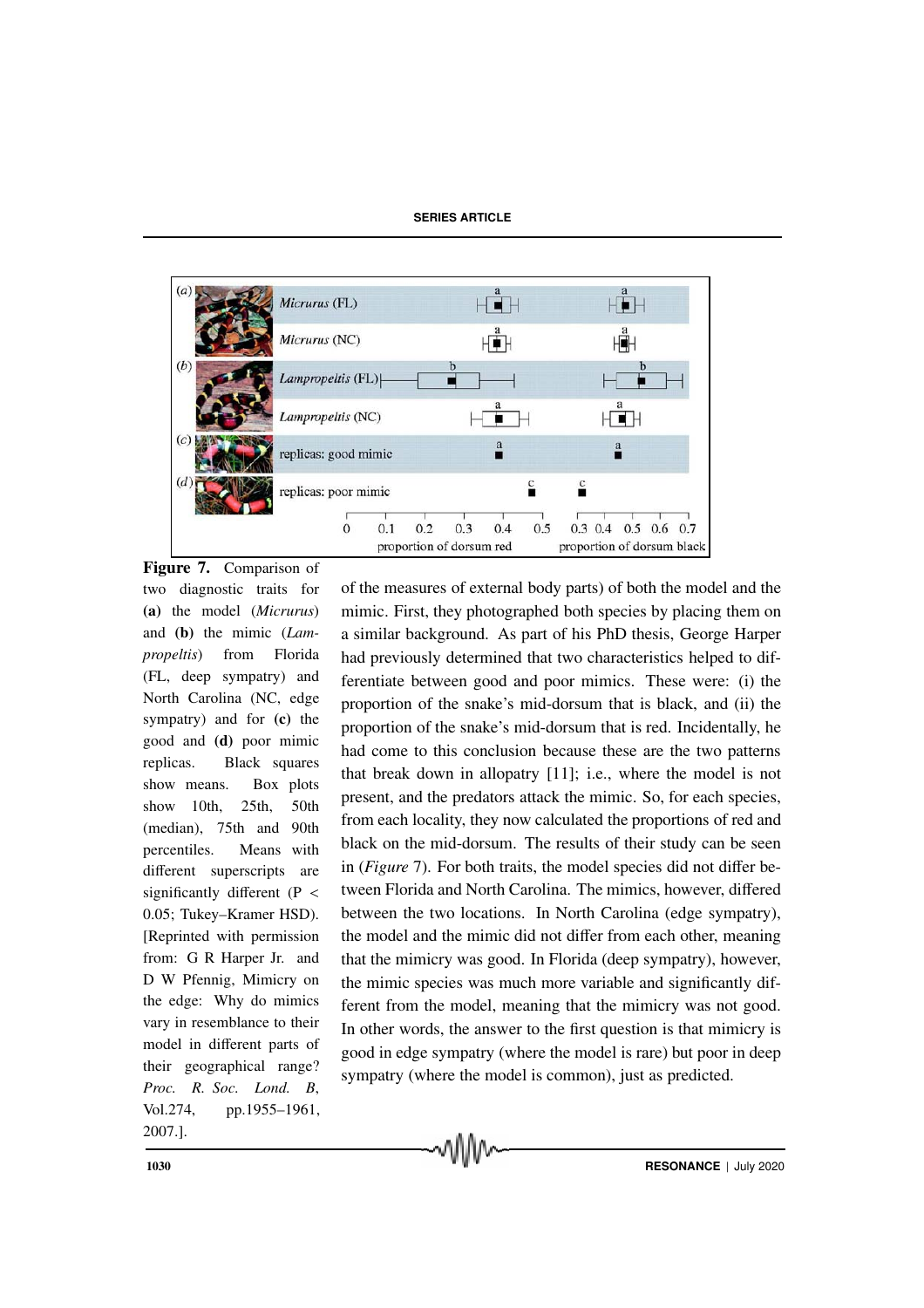#### *Is the model more abundant in Florida than in North Carolina?*

To answer this rather difficult question, Harper and Pfennig counted In North Carolina (edge the number of specimens of the model and mimic species in various museums. They also used some data which were available for North Carolina. Harper and Pfennig are conscious that this method of estimating abundance is not likely to be very precise in terms of absolute numbers of each species. Nevertheless, this method should give an unbiased estimate of the relative abundance of each species, which is what they were after. As it turns out, their numbers confirmed the common knowledge that the venomous coral snake is much more abundant in Florida than in North Carolina. They found that the ratios of the model to the mimic (more important than absolute numbers) differed significantly between Florida and North Carolina. Models outnumbered mimics in Florida (median of one model per mimic). By contrast, in North Carolina, mimics outnumbered the models (median of zero models per mimic). Thus, the second question was also answered in the affirmative.

## *Is the predation pressure on good and poor mimics di*ff*erent in Florida and North Carolina?*

To answer this question, Harper and Pfennig prepared plasticine replicas of the naturally occurring good and poor mimics. To construct their good mimics, they ensured that the proportions of black and red in the replica were not significantly different from the model and the mimic in North Carolina (where mimicry is more precise; see the first question above). Their replicas of the poor mimic were significantly different from (i) the models in both localities, (ii) their own plasticine replicas of the good mimics, (iii) the good mimics in North Carolina, but, as it happens, they were also different from the poor mimics in Florida. They nevertheless used their replicas of poor mimics for experimentation in both the localities because previous research had shown that the phenotype corresponding to these replicas could be regarded as a poor mimic.

sympatry), the model and the mimic did not differ from each other, meaning that the mimicry was good. In Florida (deep sympatry), however, the mimic species was much more variable and significantly different from the model, meaning that the mimicry was not good. In other words, the answer to the first question is that mimicry is good in edge sympatry (where the model is rare) but poor in deep sympatry (where the model is common), just as predicted.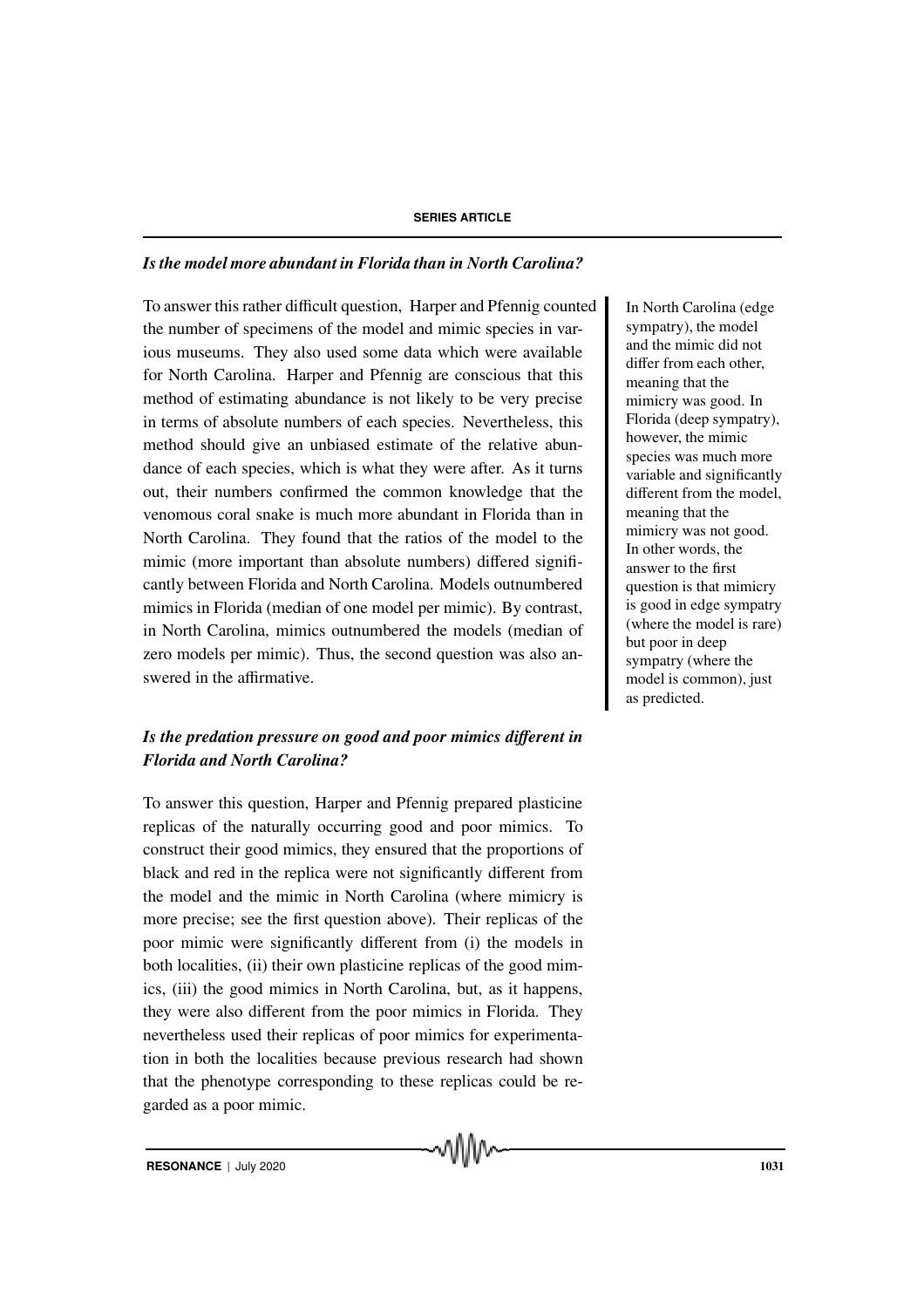Figure 8. Mean (s.d.) proportion of total attacks on each replica type in edge sympatry (North Carolina). The observed proportion of attacks only on replicas of good mimics was significantly ( $p < 0.05$ ) less than 0.33 (dashed horizontal line), the value expected if predation attempts were random with respect to colour pattern.

[Reprinted with permission from: G R Harper Jr. and D W Pfennig, Mimicry on the edge: why do mimics vary in resemblance to their model in different parts of their geographical range? *Proc. R. Soc. Lond. B*, Vol.274, pp.1955–1961, 2007.]



Choosing ten sites each in Florida (deep sympatry) and North Carolina (edge sympatry), they arranged triplets of replicas (with replicas of one good mimic, one poor mimic, and one control) at ten different points along the transect in each site. As before, a person without knowledge of the location of the replicas scored for predator attack marks (made by carnivores such as black bear, bobcat, coyote, fox or racoon) on all the replicas at the end of the experiment. They found that in North Carolina (edge sympatry), only the good mimics were attacked significantly less often than expected by chance (*Figure* 8). In Florida (deep sympatry), however, good and poor mimics were attacked equally frequently (data not shown). On the whole, it may be said that the predators distinguished between the good and poor mimics in North Carolina, but not in Florida.

Taken together, the three results show that the model is more abundant in Florida than in North Carolina, the mimics are more imperfect in Florida than in North Carolina, and that the predator did not discriminate between good and poor mimics in Florida but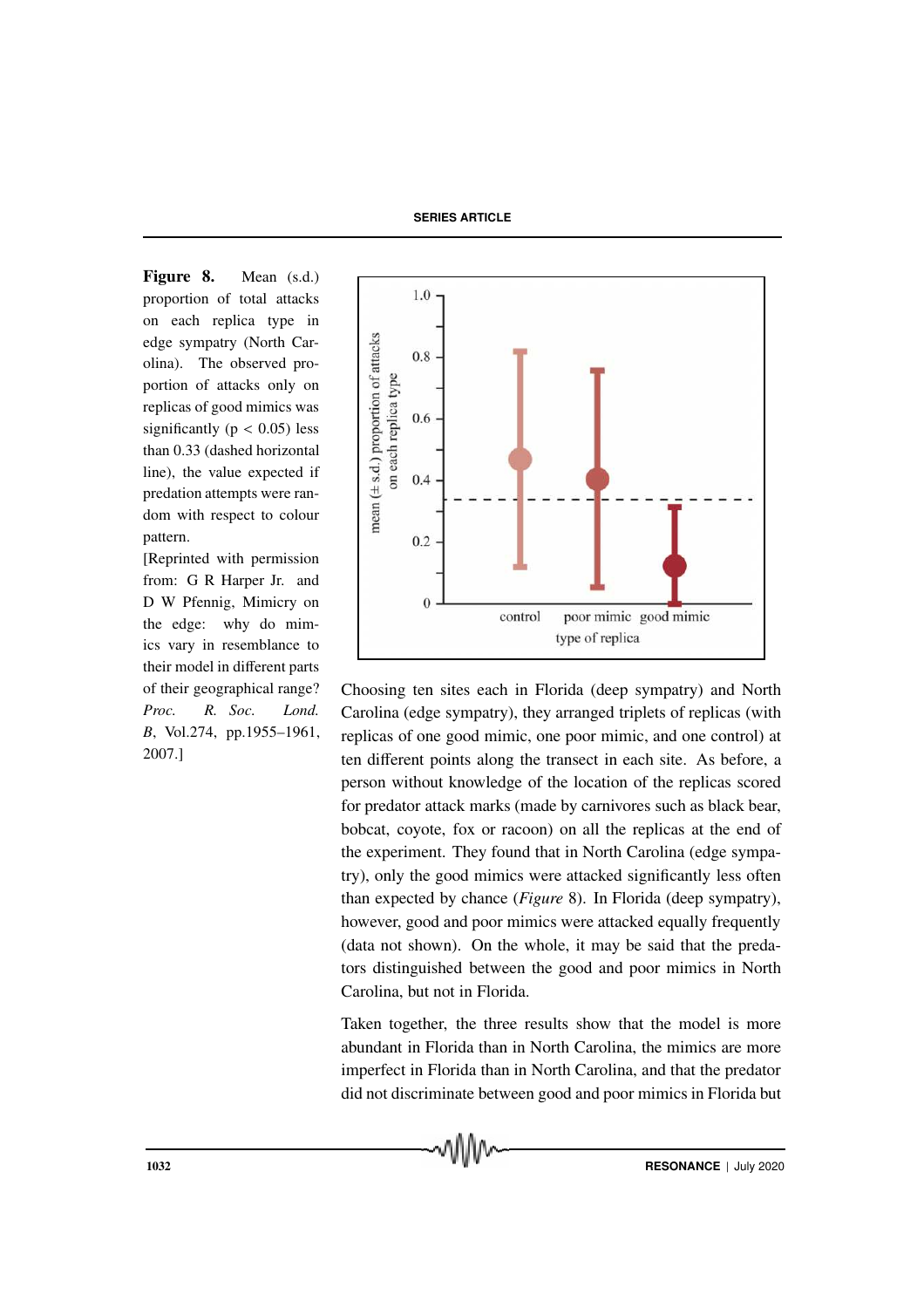did so in North Carolina. The counter-intuitive prediction is thus Taken together, the three upheld. There indeed is a stronger selection to be a good mimic where the model is rare (North Carolina) than where the model is common (Florida). This counter-intuitive result should change how we imagine that the evolution of mimicry would work. As noted above, this result makes sense when we take into consideration all three actors: the model, the mimic, and the predator. Mimicry is a dynamic game played with three players over evolutionary time. Thus, mimics can be imperfect when selection for being perfect is relaxed in the presence of large numbers of the model species, which in turn makes predators very careful. And here, very careful means predators will avoid anything that even vaguely looks like the venomous model species. So, why don't mimics do their best? Because it is not really necessary for their survival when the models are common [13].

#### How Do Mimics Evolve from Non-Mimics?

The counter-intuitive result obtained above that mimics tend to be much more precise when the model species are rare, but they tend to be imprecise when the model species is common, potentially solves another major evolutionary problem. This concerns how mimics can evolve from their cryptic ancestral species through natural selection. When any phenotype evolves by natural selection, this process is usually assumed to occur through a gradual step-by-step process involving many intermediate stages of the phenotype. The unsolved problem concerns how the intermediate phenotypes in such a gradual evolutionary process might survive in the context of mimicry. The intermediate stages in the evolution of mimicry are neither expected to have the benefit of crypsis (which they have given up) nor the benefit of perfect mimicry (which they have not yet attained). Therefore, predators should preferentially attack the intermediate forms so that evolution should not proceed any further. However, based on the result in the previous section, the hypothesis can now be proposed that intermediate forms survive and, therefore, can evolve further into better mimics in areas where their model species is abundant.

ለበበሌ

results show that the model is more abundant in Florida than in North Carolina, the mimics are more imperfect in Florida than in North Carolina, and that the predator did not discriminate between good and poor mimics in Florida but did so in North Carolina.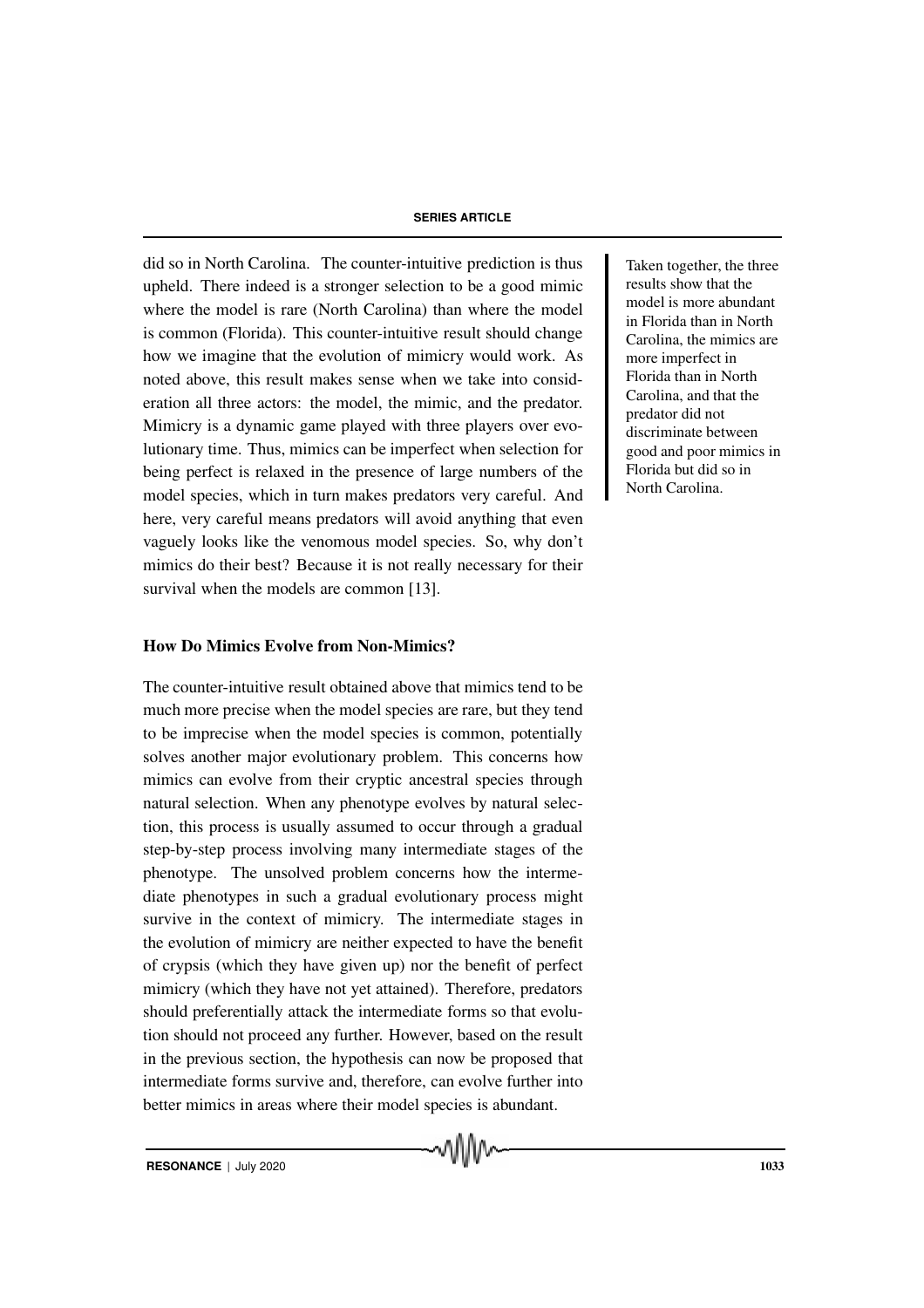the evolution of mimicry can be visualized on what is called 'the adaptive landscape', in which high points (or 'peaks') are phenotypes associated with high fitness and low points (or 'valleys') are phenotypes associated with low fitness.

In the present context, the new hypothesis is that areas of high model abundance present a scenario where there is no adaptive valley between the adaptive peak of crypsis and the adaptive peak of perfect mimicry.

#### **SERIES ARTICLE**

In technical language, In technical language, the evolution of mimicry can be visualized on what is called 'the adaptive landscape', in which high points (or 'peaks') are phenotypes associated with high fitness and low points (or 'valleys') are phenotypes associated with low fitness. These concepts of adaptive valleys and adaptive peaks were introduced by Sewall Wright, one of the three major architects of modern evolutionary theory, in his famous Shifting Balance Theory of Evolution [14]. If there is an adaptive valley between two adaptive peaks, then evolution by natural selection cannot easily cross the valley; to do so would require an individual to produce offspring with phenotypes that are associated with lower fitness than the parents, which is not favored by natural selection. Essentially, the problem with the evolution of mimicry is that crypsis on the one hand and mimicry on the other can each be thought of residing on different peaks on the adaptive landscape. How, then, can mimicry evolve from crypsis (which is generally assumed to be the ancestral condition) through the traditional process involving the accumulation of small genetic changes? After all, this process would require that a population must first cross a fitness valley associated with intermediate forms (for instance, an imprecise mimic). Such imprecise mimics should be poorly adapted and, therefore, not be able to cross the valley and reach the next adaptive peak (the one associated with more precise mimicry) where they would be well adapted to survive. Theoreticians generally overcome this problem by postulating so-called 'supergenes' which are supposed to bring about a major phenotypic change in one shot and allow their bearers to jump over the valley. This is exactly what theoretical models for the evolution of Batesian mimicry have proposed. While there is evidence for the role of such supergenes in the evolution of Batesian mimicry in butterflies [3], this need not be the case in all instances of mimicry. In the present context, the new hypothesis is that areas of high model abundance present a scenario where there is no adaptive valley between the adaptive peak of crypsis and the adaptive peak of perfect mimicry. If this hypothesis is correct, there is no need to postulate supergenes.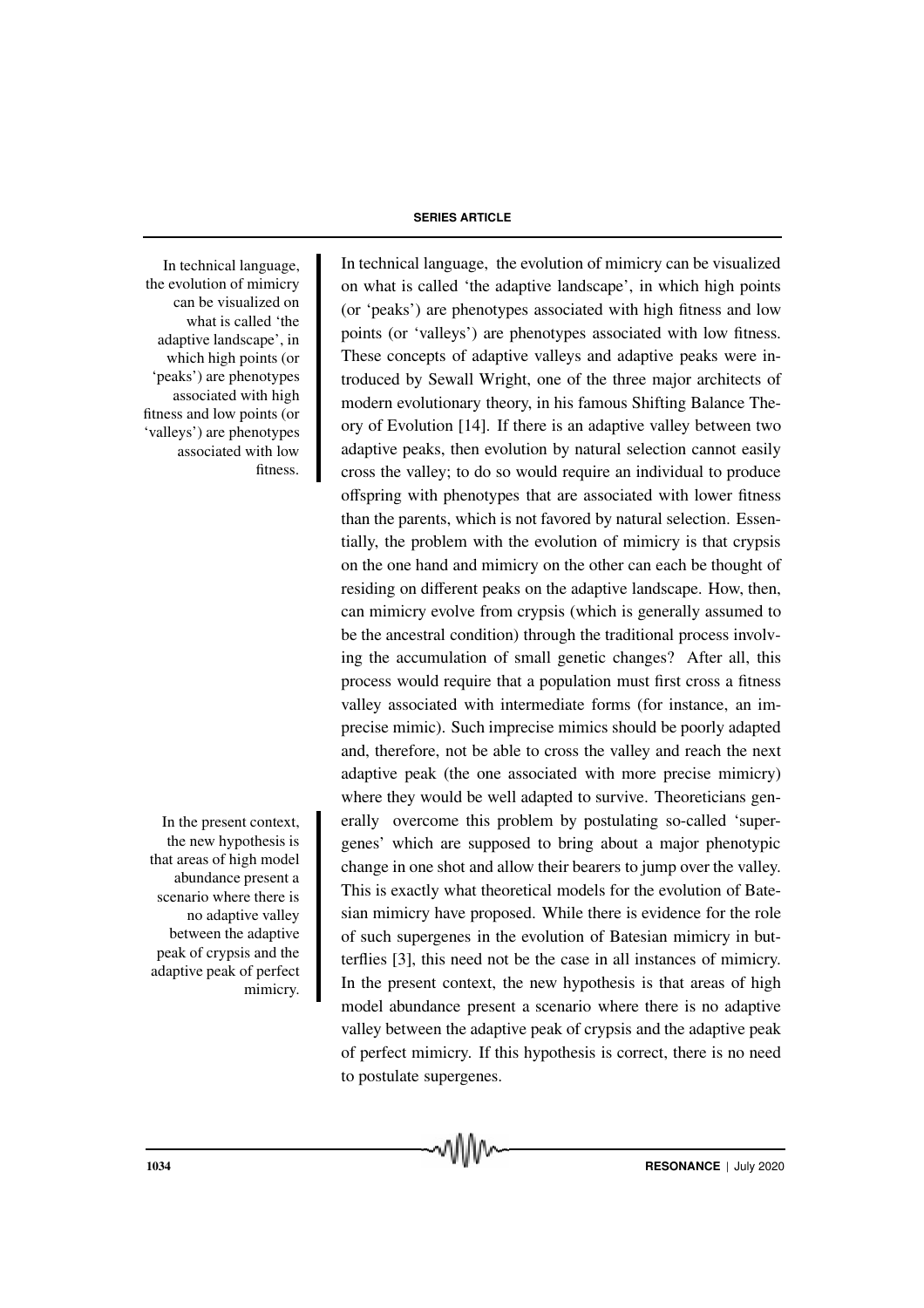

Figure 9. David Kikuchi on field work as Karin Pfennig (whom we met in the first experiment) and the Pfennig children, Katrina and Elsa, look on—what a great experience for the children and adults alike!

David Pfennig and another of his graduate students, David Kikuchi, set out to test this hypothesis using the coral snake mimicry system of the Eastern coral snake *Micrurus fulvius* and its mimic *Lampropeltis elapsoides*, both in Florida where the model species is abundant and in North Carolina where the model species is rare. The hypothesis predicted equal predation rates on cryptic species, poor mimics, and good mimics in Florida where the model is common. David Kikuchi (*Figure* 9) is now a Post-doctoral Research Fellow at the University of Bielefeld in Germany, and I had the pleasure of meeting him when he spent the academic year 2019–2020 at the Wissenschaftskolleg, Institute for Advanced Study in Berlin. First, they confirmed that the scarlet kingsnake is indeed likely to have evolved from cryptic ancestors. For this, they performed a test known as ancestral character-state reconstruction. This means they examined a recently published phylogeny of the scarlet kingsnake and its relatives, 31 species belonging to the tribe Lampropeltini. They determined the colour patterns of all the snakes represented in the phylogeny and found evidence that all species that had a strong mimetic resemblance to coral snakes were located in a single clade which in turn was derived from clades containing cryptic species [see *Figure* 2 in Suggested Reading 15]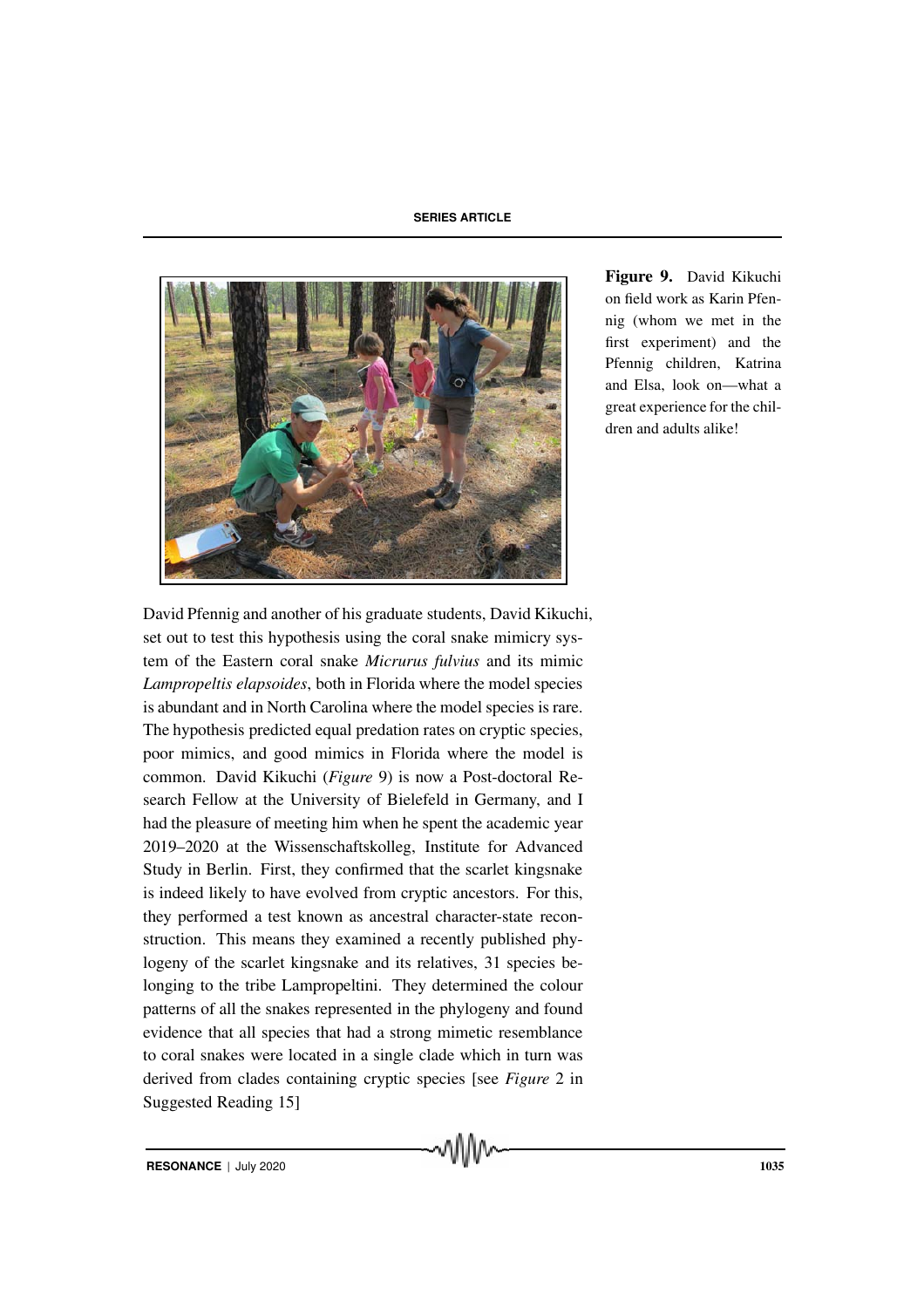Figure 10. Replicas of different snake phenotypes used to measure predation in the field, along with the species or subspecies of snake that each most closely resembled. (a) Cryptic phenotype, which resembled (b) the eastern milksnake, *L. t. triangulum* (photo by Roger W. Barbour); (c) intermediate phenotype, which resembled (d) the coastal plains milksnake, *L. t. temporalis* (photo by Richard D. Bartlett); (e) mimetic phenotype, which resembled (f) the scarlet kingsnake, *L. elapsoides* (inset: the eastern coral snake, *M. fulvius*, which *L. elapsoides* mimics; photos by Wayne van Devender).

[Reprinted with permission from: D W Kikuchi and D W Pfennig, High-model abundance may permit the gradual evolution of Batesian mimicry: An experimental test, *Proc. R. Soc. Lond. B*, Vol.277, pp.1041– 1048, 2010.]



Next, the two Davids made plasticine replicas of three different phenotypes of the mimic, a cryptic phenotype which resembled the Eastern milksnake *Lampropeltis triangulum*, an intermediate phenotype which resembled the coastal plains milksnake *Lampropeltis temporalis*, and the mimetic phenotype which resembled the scarlet kingsnake *Lampropeltis elapsoides* (*Figure* 10). Perhaps I should mention a technical detail about the preparation of the replicas. As part of David Kikuchi's PhD thesis, he had previously gathered extensive morphometric data on the Eastern milksnake, *L. triangulum*. George Harper and David Pfennig (whose experiments we saw in the previous section) had obtained similar morphometric data on the mimetic kingsnake *L. elapsoides*. There is good reason to believe that the Eastern milksnake *L. triangulum* is a good proxy for the cryptic ancestral phenotype. They used these morphometric data to make their plasticine replicas of the cryptic and mimetic phenotypes. To make the replicas of the intermediate phenotype, however, they did not have morphometric data on the coastal plains milksnake *L. temporalis*. They, therefore, used the average values of the cryptic and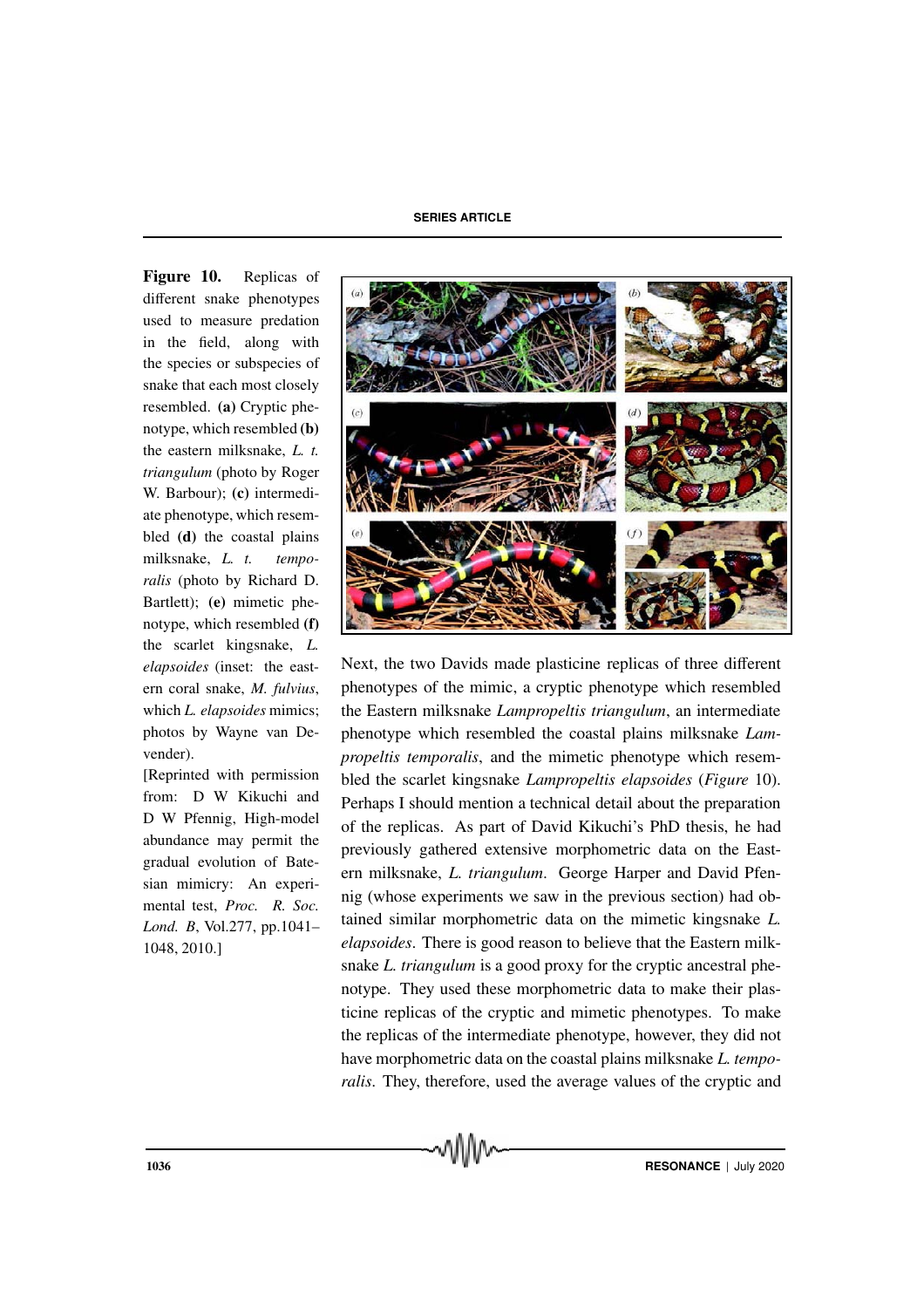mimetic phenotypes in each of the 12 morphometric dimensions to create the intermediate phenotype, which luckily resembled the coastal plains milksnake.

To test the probabilities of predator attacks on the three phenotypes, they tied together sets of three replicas, with one of each kind (cryptic, intermediate, and mimetic), so that there was a distance of one meter between each of them. Ten such triads were placed along a transect at a distance of about 75 meters from each other, in the natural habitats of the snakes and their predators. They repeated this experiment with 13 such transects each in Florida (where the model abundance is high) and in North Carolina (where the model abundance is low). All replicas were collected 30–36 days later and, as before, they were scored for predator marks on them by a person unaware of the locations of the replicas.

The results of these experiments were clear-cut. Recall that their hypothesis predicted that in Florida, where the model species is very common, imperfect mimics should be protected even though they are imperfect. As expected, they found that in Florida, the replicas resembling the intermediate phenotype were not attacked any more than the replicas resembling the cryptic and mimetic phenotypes (*Figure* 11, upper panel). Conversely, their hypothesis predicted that in North Carolina, the imperfect mimic should not be protected. As expected again, they found that in North Carolina, the replicas resembling the intermediate phenotype were attacked more than the corresponding rates of attacks on the replicas resembling the cryptic and mimetic phenotypes. In other words, while there indeed was an adaptive valley difficult to cross for the intermediate phenotype in North Carolina, there was no such adaptive valley in Florida. Extending the metaphor of valleys and peaks, we can say that there was a smooth evolutionary landscape in Florida, where the mimic could evolve from being cryptic to be a perfect mimic in spite of having to go through intermediate imperfect phenotypes, perhaps a series of successively improved mimics. Because the intermediate phenotype is protected in Florida, there was no need for one large jump in

√∖ใ∖∧∼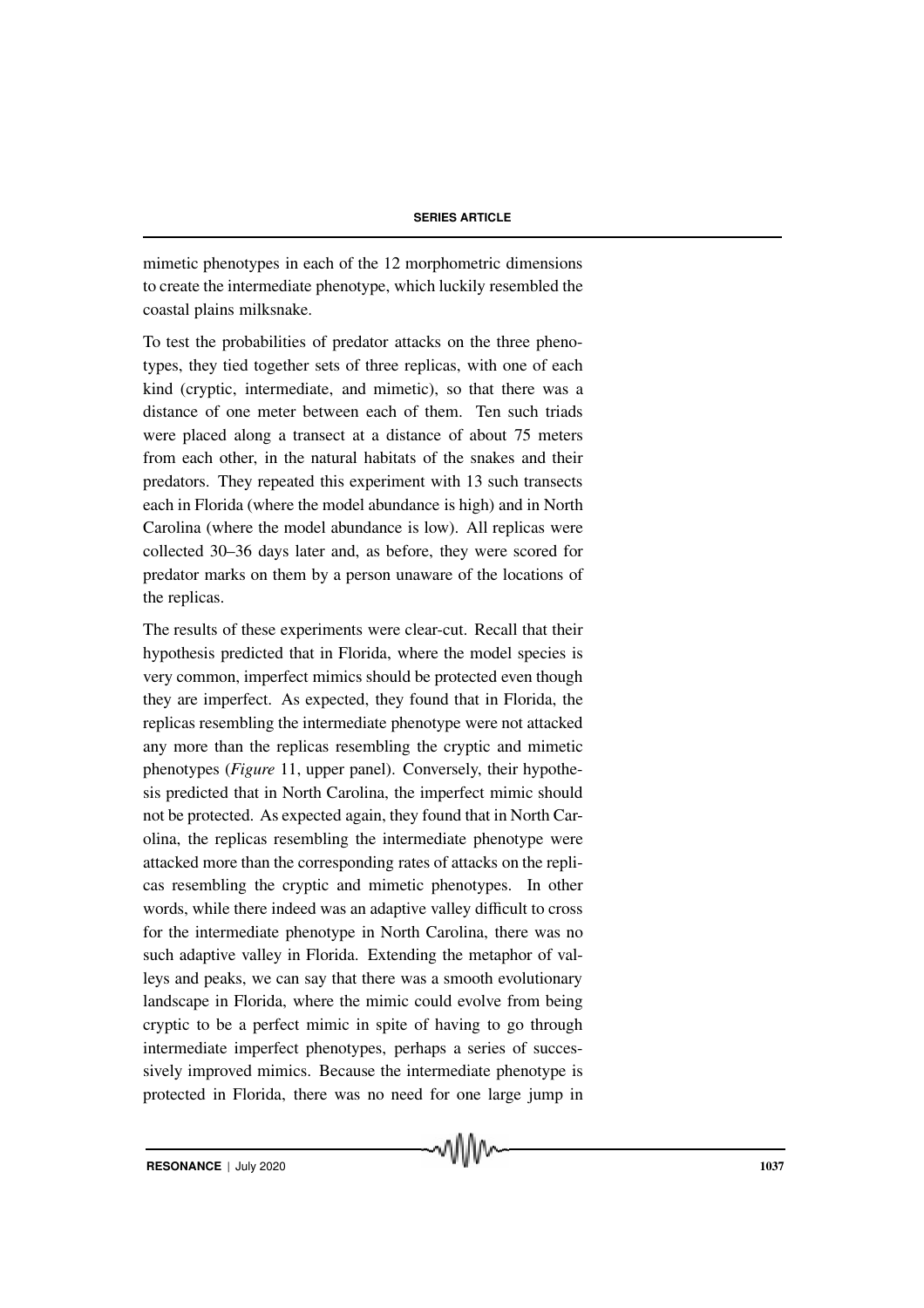Figure 11. Two alternative adaptive landscapes observed in a coral snake Batesian mimicry complex. (a) No adaptive valley in Florida where coral snakes are highly abundant models. An a priori contrast showed no difference between the attack rate on the intermediate phenotype versus the attack rate on cryptic and mimetic phenotypes  $(Z = 0.01, P >$ 0.9,  $n = 389$ . (**b**) Selection against intermediate phenotypes around southern North Carolina where coral snakes are rare. The intermediate phenotype is attacked at a higher rate than cryptic and mimetic phenotypes (Z  $= 1.95$ ,  $p = 0.05$ ,  $n = 359$ ), indicating the presence of an adaptive valley in North Carolina. Asterisk indicates statistical significance.

[Reprinted with permission from: D W Kikuchi and D W Pfennig, High-model abundance may permit the gradual evolution of Batesian mimicry: An experimental test, *Proc. R. Soc. Lond. B*, Vol.277, pp.1041– 1048, 2010.]



phenotypic space of the kind facilitated by supergenes; gradual changes in phenotype in small steps can lead from crypsis to mimicry. This simple experiment provided a powerful solution to a long-standing problem regarding the evolution of Batesian mimicry by gradual evolution [15]. As early as 1958, Ronald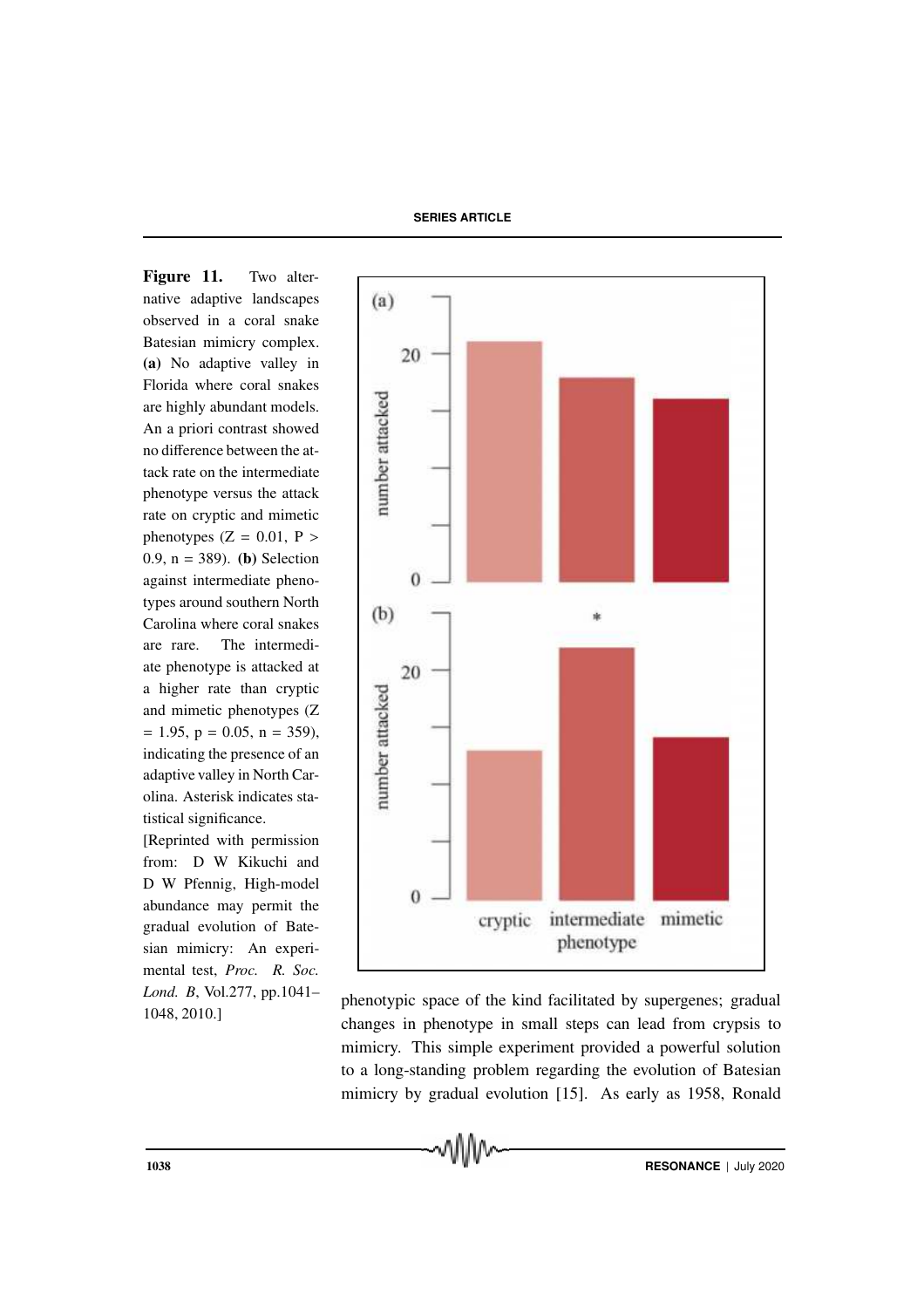Fisher had considered aposematism and mimicry as 'the greatest Ronald Fisher had post-Darwinian application of natural selection but it is only really now, after the possibility of the gradual evolution of Batesian mimicry has been confirmed, that we can reaffirm Fisher's claim.

In summary, the three simple experiments described in this article have added much confidence in the hypothesis that the nonvenomous kingsnakes are Batesian mimics of the venomous coral snake in North America. In addition, the third experiment added further confidence in the hypothesis of Batesian mimicry by showing that perfect mimics can evolve from cryptic ancestors through a process of gradual natural selection. Unlike the existing theory, these experiments, rather than showing how the mimics could jump over the adaptive valley, showed that there was no valley in the first place, at least in some localities. More generally speaking, these experiments overcome the objection that coral snake mimicry violates some theoretical predictions of Batesian mimicry. But they do so not so much by showing that coral snakes do not violate the predictions, but by showing that some predictions based on mimicry in butterflies are not really valid for coral snakes. Thus, the results of these experiments argue strongly that Batesian mimicry in coral snakes is not a just-so-story.

#### Imperfect Mimicry and the Limits of Natural Selection

More recent research has uncovered many interesting facts about the evolution of Batesian mimicry in the coral snake mimicry More recent research has complex. After a long period of high abundance of models and the consequent adaptation of the predators to avoid them, if the models go extinct, there would be continued selection on the mimics to remain close to the appearance of the models at least for a time. This is because the predators who know to avoid the models and those that look like them, are still around. Such selection on the mimics could continue much longer if the ability of the predators to avoid the models has become instinctive. There could even be further selection on the mimics to attain improved resemblance to the now-extinct models because the major attention of

MMW

considered aposematism and mimicry as 'the greatest post-Darwinian application of natural selection but it is only really now, after the possibility of the gradual evolution of Batesian mimicry has been confirmed, that we can reaffirm Fisher's claim.

uncovered many interesting facts about the evolution of Batesian mimicry in the coral snake mimicry complex.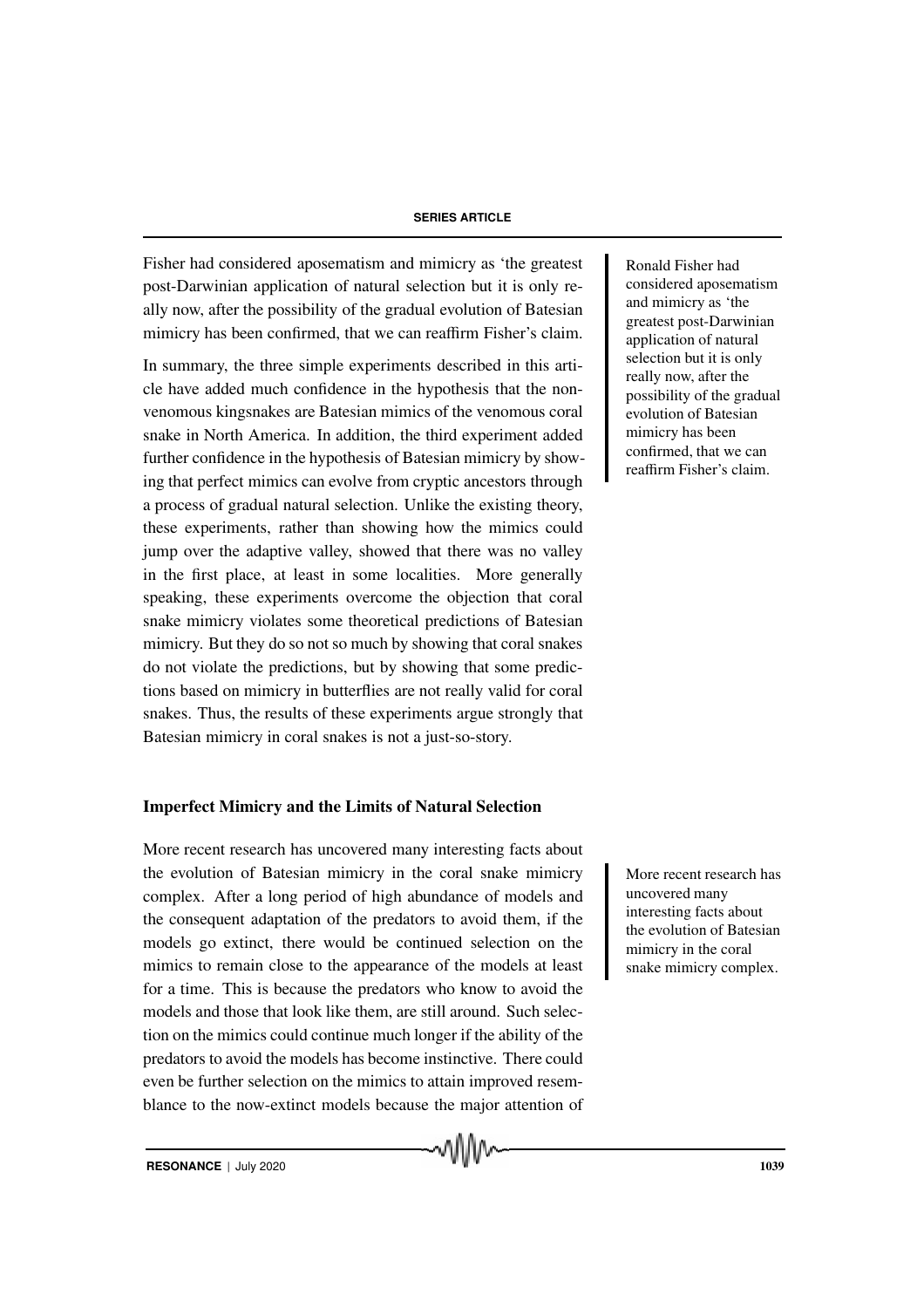The co-evolution of the models, the mimics and the predators, under different com- binations and densities, and under sympatry and allopatry, consti- tute a rich, and dynamic system for further theoretical and experi- mental investigations. the predators would now be turned to the mimics (with the models gone), especially the imperfect mimics [16]. The co-evolution of the models, the mimics and the predators, under different combinations and densities, and under sympatry and allopatry, constitute a rich, and dynamic system for further theoretical and experimental investigations. Evidence is also accumulating that, unlike some of the butterfly and other arthropod examples, coral snake mimicry may constitute a much more dynamic, back and forth between mimetic warning colouration and crypsis, rather than a stable evolutionary endpoint [17–19].

#### **Reflections**

The experiments described in this article score very high marks on all the criteria that I am trying to espouse and eulogise in this series—simple and clever experiments, the thrill of fieldwork, attention to ecology, a side-project becoming larger than life, working with family and former students, asking fundamental questions and coming up with substantial new findings and solving long-standing problems—and all this, I must emphasise, at a trifling cost. Here I would like to especially dwell on two features of these experiments.

### "A Different Kind of Modelling"

The first point concerns the clever use of plasticine models in all the experiments described. This turns out to be such a simple and clever technique, and I would love to see it used even more often. The charming subtitle of this section is borrowed from the title of a fascinating review article entitled "A different kind of ecological modelling: the use of clay model organisms to explore predatorprey interactions in vertebrates" that I have recently come across [20]. In this review article P. W. Bateman and A. K. Wolf from Curtin University and P. A. Fleming from Murdoch University, both in Perth, Australia, have reviewed 143 studies from 1984 to 2015, all using clay or plasticine models. The studies investigated prey morphology, habitat fragmentation, predator behaviour and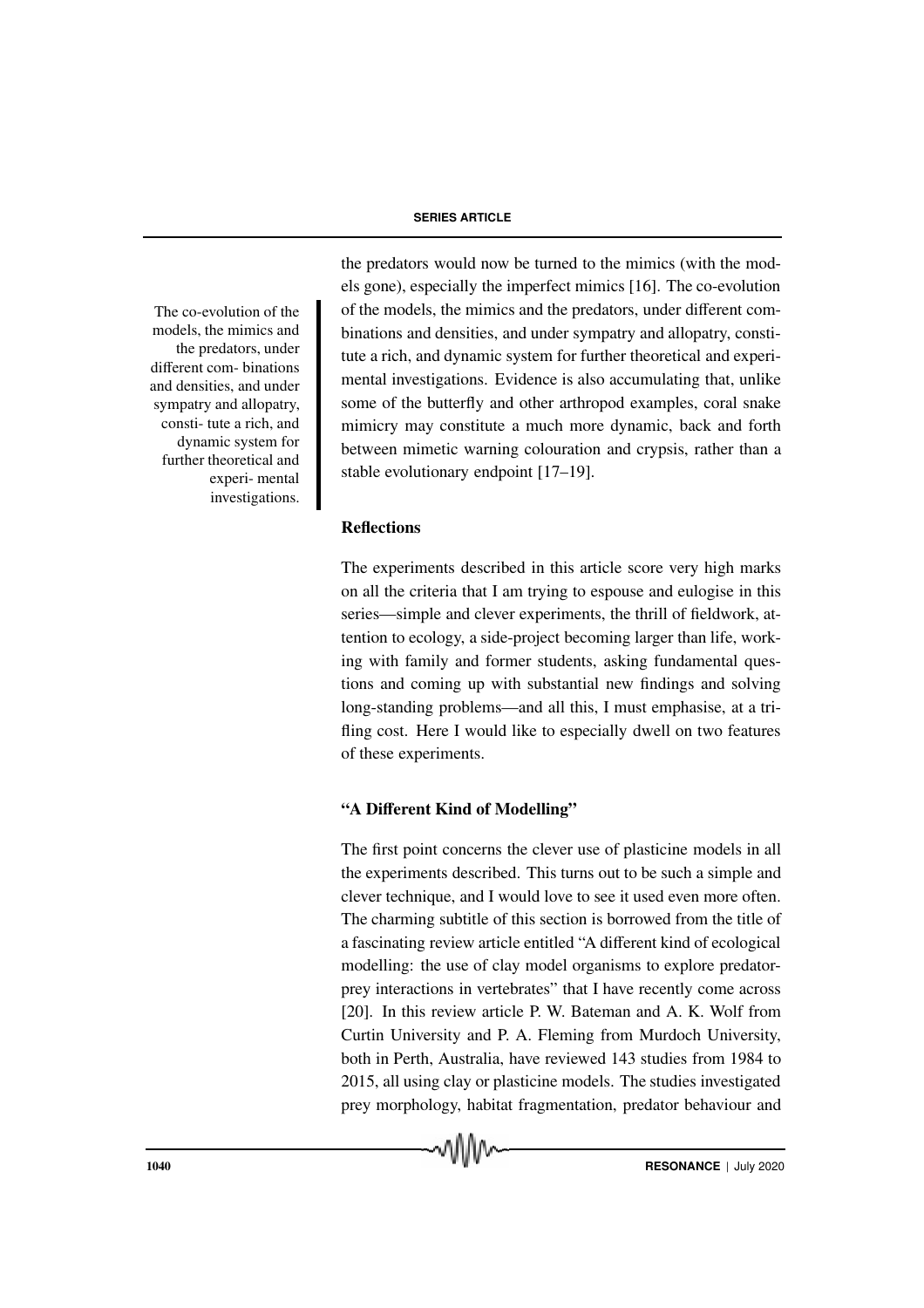social interactions, using artificial models of frogs, salamanders, snakes, lizards, birds (including bird eggs) and mice, to study predation by various species of birds, reptiles and mammals.

The review article shows how much we can do in the field using artificial models of animals, encourages others to do so, and suggests ways of improving the technique. For example, we can add smell to the models, or we can test whether predators can call the experimenters' bluff with repeated exposure. It is not at all obvious beforehand whether predators would learn to ignore the models. There are many examples of super-normal stimuli There are many in the ethological literature showing that animals can easily be fooled into preferring biologically inappropriate objects with exaggerated stimuli over biologically appropriate objects with normal stimuli. Here, therefore, is a rich area for experiments that would not only tell us about the limits of the clay models but even more about the relative roles of different stimuli in the perception of the world by different animals in different contexts. And that can lead to further inquiry about why natural selection has made them so. Opportunities for creating significant new knowledge even with low-cost research are limited only by our imagination.

## Empirically Uninformed Theory versus Field Biology Sans **Theory**

My second point concerns the healthy interaction between theory and data. Notice that in the previous article in this series [21], we asked why male frogs do not do their best when singing to attract mates and, in this article, we asked why non-venomous snakes do not always do their best in mimicking venomous snakes. The recurring theme is that natural selection does not always pro-<br>Natural selection does duce what we may naïvely consider as a perfect adaptation. The fault is ours, not that of natural selection. How then do we correctly frame our expectations regarding adaptations of animals and plants in nature? Clearly, we need both theory and empirical research, the latter preferably under natural or at least welldefined laboratory conditions. We have to steer between the devil

examples of super-normal stimuli in the ethological literature showing that animals can easily be fooled into preferring biologically inappropriate objects with exaggerated stimuli over biologically appropriate objects with normal stimuli.

not always produce what we may naïvely consider as a perfect adaptation.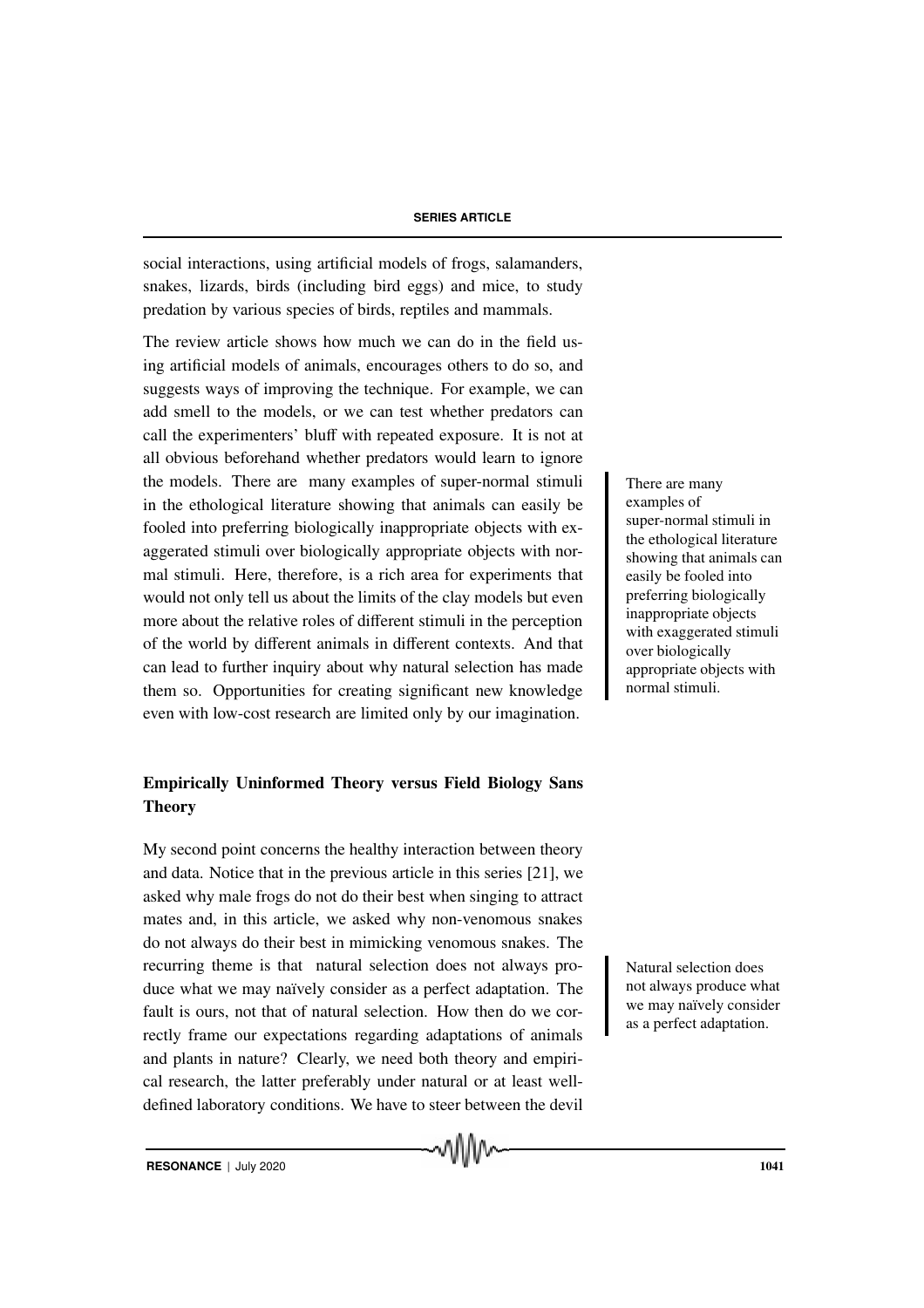between the devil of empirically uninformed theory on the one hand, and the deep sea of fieldwork without a sound theoretical foundation on the other.

of empirically uninformed theory on the one hand, and the deep sea of fieldwork without a sound theoretical foundation on the We have to steer other. The experiments described here illustrate this particularly well. As you would have noticed, every experiment was carefully designed to test the prediction of a well thought out hypothesis stemming from the theory of Batesian mimicry. And yet, the results of previous experiments influenced the theoretical predictions and the design of the subsequent experiments.

> Nowhere is this better illustrated than in the case with the counterintuitive result that there was a stronger selection to be a good mimic where the model was rare (in North Carolina) but not where the model was common (in Florida). This result led to the abandoning of the theoretical idea that mimicry cannot evolve through a process of gradual natural selection because the putative mimic will encounter and be lost in an adaptive valley when it is midway between being cryptic and mimetic. The counter-intuitive result suggested that there is no need to postulate a super-gene which lets the putative mimic jump from crypsis to mimicry. Instead, it suggested the hypothesis that there may be no adaptive valley in the first place. The next experiment vindicated this hypothesis by showing that predators do not discriminate against imperfect mimics in the high model density areas of Florida. Florida thus provides them with a smooth evolutionary landscape to gradually evolve from cryptic forms to mimetic form via the intermediate stages of imperfect mimicry. More generally speaking, the experiments described here and in the previous article in this series [21] have shown interesting new light on 'imperfections' produced by natural selection, be they less than the most attractive songs or less than the most perfect mimicry. The bottom line, of course, is that these are deemed to be imperfections only because we are ignorant of the underlying ecology during the operation of natural selection.

> How do we facilitate a healthy interplay between theory and empirical research? Educating students in both theory and experiment from a very early stage is, of course, very useful and, one might say, even essential. But lessons learned from the best edu-

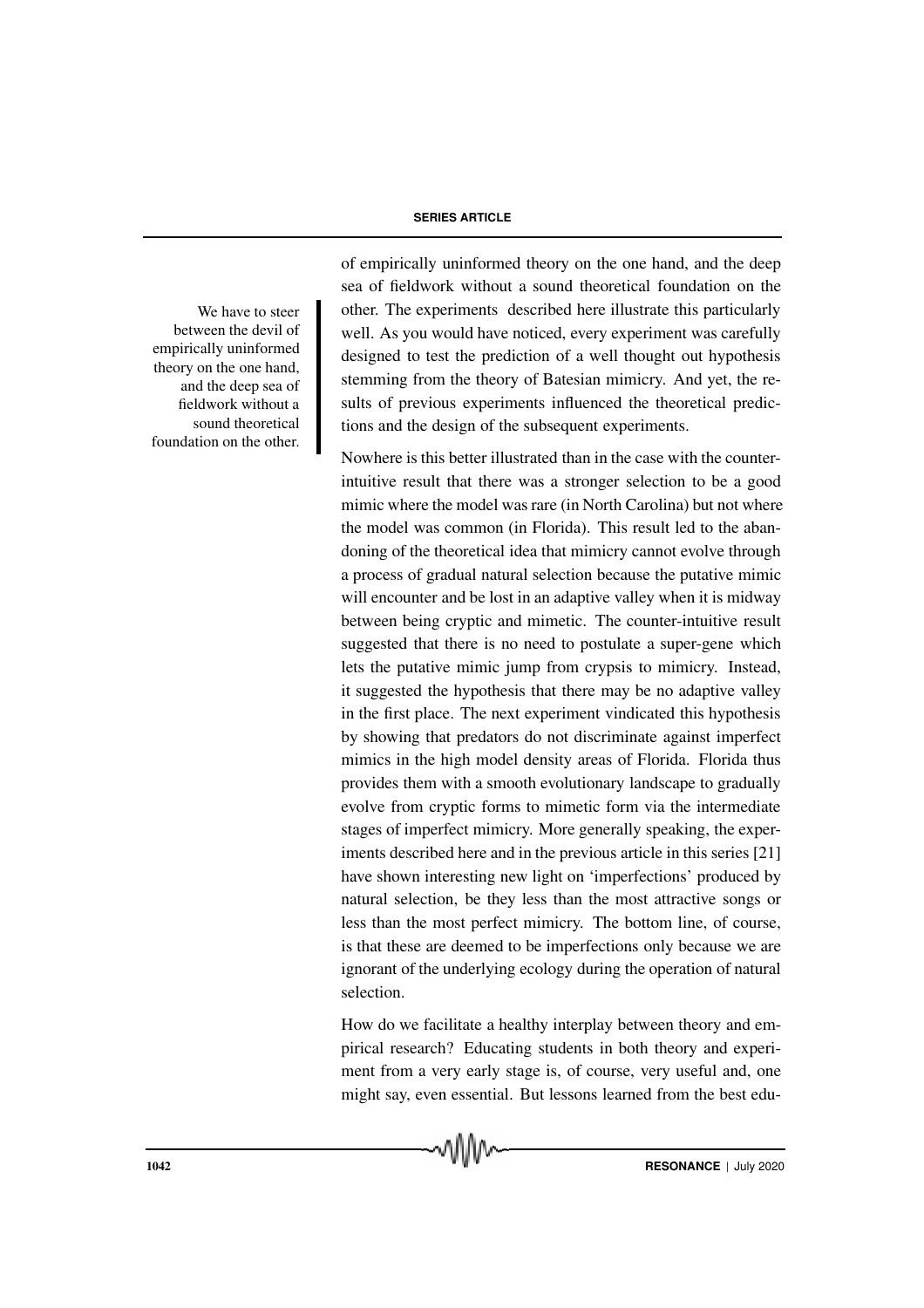cation are often laid to waste by the periodic eruption of fashions that promote an unbalanced approach in the pursuit of science. Fashions will inevitably rise and fall, but the problem is com-<br>Fashions will inevitably pounded by the institutional promotion of one fashion or another in the form of biases in funding, hiring and promotion practices. To overcome this tendency, science managers and policymakers need to display a reasonable amount of modesty and a better appreciation of the history of science.

#### Acknowledgements

I thank Maria Modanu for drawing my attention to the experiments described in this article, David W Pfennig for discussion and for generously providing all the photographs reproduced here and David Kikuchi for answering many questions and supplying literature. I thank David Pfennig, Ullasa Kodandaramaiah, Maria Modanu and Sujata Deshpande for many helpful comments on the manuscript.

#### Suggested Reading

- [1] G D Ruxton, W L Allen, T N Sherratt and M P Speed, *Avoiding Attack: The Evolutionary Ecology of Crypsis, Aposematism, and Mimicry*, (Second Edition), Oxford University Press, Oxford, UK. 2018.
- [2] R Gadagkar, *Survival Strategies: Cooperation and Conflict in Animal Societies*, Harvard University Press, Cambridge, Mass., USA, 1997 and Universities Press, Hyderabad, India, 1998.
- [3] R Deshmukh, S Baral, A Gandhimathi, M Kuwalekarand and K Kunte, Mimicry in butterflies: co-option and a bag of magnificent developmental genetic tricks, *WIREs Dev Biol.*, Vol.7, p.e291, 2018. doi: 10.1002/wdev.291.
- [4] M Stevens, *Cheats and Deceits: How animals and plants exploit and mislead*, Oxford University Press, Oxford, UK, 2016.
- [5] J R Pannell and E E Farmer, Mimicry in plants, *Current Biology*, Vol.26, pp.R779–R793, 2016.
- [6] J A Roze, *Coral Snakes of the Americas: Biology, Identification, and Venoms*, Krieger Publishing Company, Malabar, Florida, USA, 1996.
- [7] V P Cyriac and U Kodandaramaiah, Conspicuous colours reduce predation rates in fossorial uropeltid snakes, *PeerJ*, Vol.7, p.e7508, 2019. (DOI: 10.7717/peerj.7508).

rise and fall, but the problem is compounded by the institutional promotion of one fashion or another in the form of biases in funding, hiring and promotion practices.